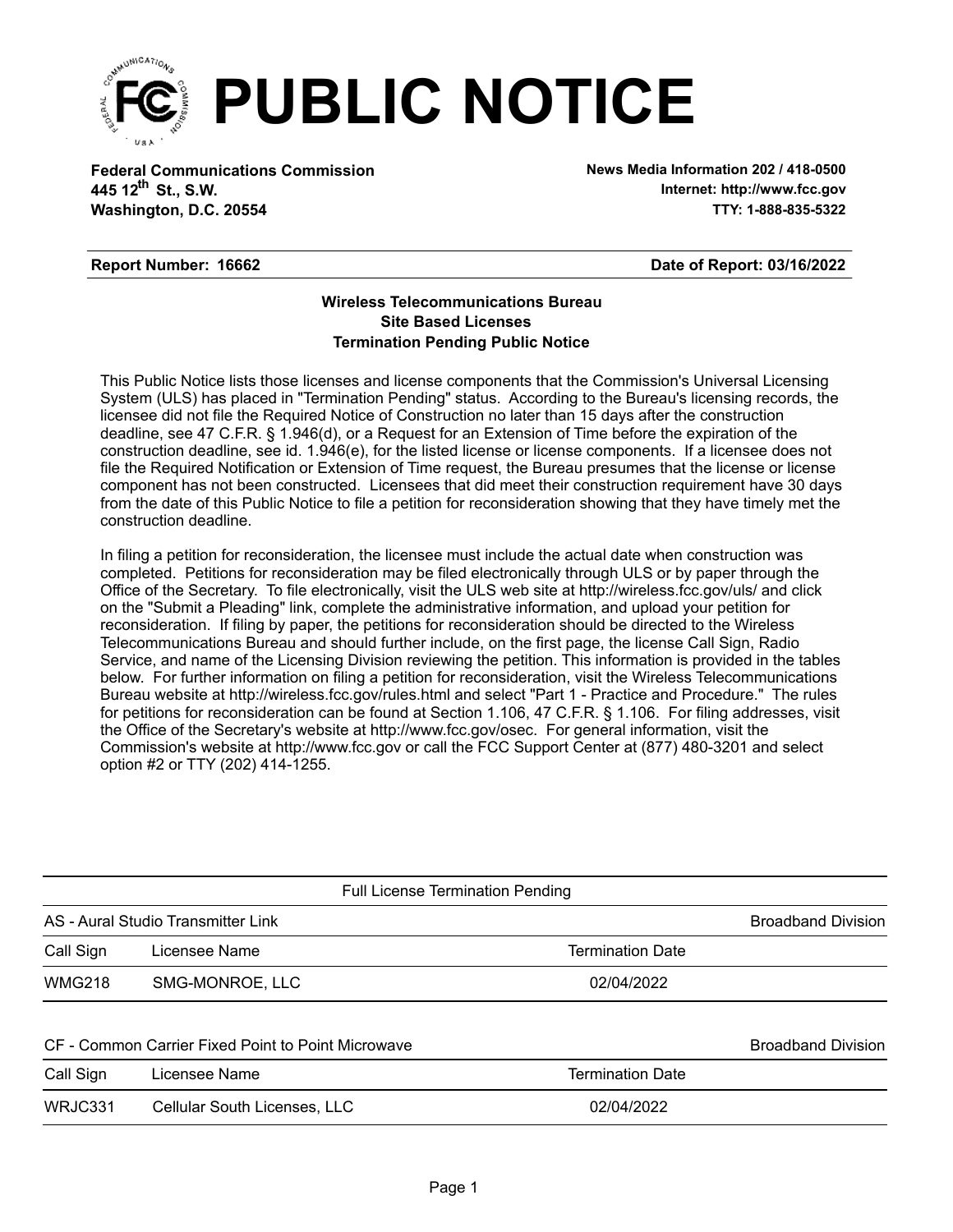| IG - Industrial/Business Pool, Conventional | <b>Mobility Division</b>                     |                         |  |
|---------------------------------------------|----------------------------------------------|-------------------------|--|
| Call Sign                                   | Licensee Name                                | <b>Termination Date</b> |  |
| <b>WRFI999</b>                              | Cargill Inc.                                 | 02/04/2022              |  |
| WRJT298                                     | <b>SOUTH GIBSON SCHOOLS</b>                  | 02/04/2022              |  |
| WRJX364                                     | ST. TAMMANY PARISH RECREATIONAL DISTRICT #14 | 11/13/2021              |  |
| WRKS362                                     | <b>SKYDANCE LLC</b>                          | 02/05/2022              |  |
| WRKS400                                     | Nansemond Lawn and Garden, Inc.              | 02/05/2022              |  |
| <b>WRKS590</b>                              | <b>GENERAL ALARM LLC</b>                     | 02/06/2022              |  |
| WRKS592                                     | Atlanta Bonded Warehouse Corp                | 02/06/2022              |  |
| WRKS638                                     | WEST HARTFORD UNITED METHODIST CHURCH        | 02/08/2022              |  |
| WRKT375                                     | OMNI CENTER CORPORATION                      | 02/09/2022              |  |
| WRKT376                                     | 1440 NEW YORK AVE ASSOCIATES                 | 02/09/2022              |  |
| WRKT434                                     | Salt Lake Garfield & Western Railway         | 02/09/2022              |  |
| WRKT625                                     | Village of Gurnee                            | 02/10/2022              |  |

#### MG - Microwave Industrial/Business Pool and Broadband Division Broadband Division

| Call Sign | Licensee Name                        | <b>Termination Date</b> |  |
|-----------|--------------------------------------|-------------------------|--|
| WRJC379   | <b>Wilnet Communications LLC</b>     | 02/04/2022              |  |
| WRJC469   | Rubin Broadcasting, Inc.             | 02/05/2022              |  |
| WRJC471   | <b>Wilnet Communications LLC</b>     | 02/05/2022              |  |
| WRJC538   | 123.Net, Inc                         | 02/06/2022              |  |
| WRJC539   | 123.Net, Inc                         | 02/06/2022              |  |
| WRJC655   | <b>Tucson Electric Power Company</b> | 02/07/2022              |  |
| WRJC656   | <b>Tucson Electric Power Company</b> | 02/07/2022              |  |
| WRJC657   | <b>Tucson Electric Power Company</b> | 02/07/2022              |  |
| WRJC658   | <b>Tucson Electric Power Company</b> | 02/07/2022              |  |
| WRJC675   | <b>MHO Networks</b>                  | 02/07/2022              |  |
| WRJC676   | <b>MHO Networks</b>                  | 02/07/2022              |  |
| WRJC677   | <b>MHO Networks</b>                  | 02/07/2022              |  |
| WRJC678   | <b>MHO Networks</b>                  | 02/07/2022              |  |
| WRJC712   | <b>MHO Networks</b>                  | 02/07/2022              |  |
| WRJC714   | <b>Tucson Electric Power Company</b> | 02/07/2022              |  |
| WRJC715   | <b>Tucson Electric Power Company</b> | 02/07/2022              |  |
| WRJC716   | <b>Tucson Electric Power Company</b> | 02/07/2022              |  |
| WRJC717   | <b>Tucson Electric Power Company</b> | 02/07/2022              |  |
| WRJC718   | <b>Tucson Electric Power Company</b> | 02/07/2022              |  |
| WRJC719   | <b>Tucson Electric Power Company</b> | 02/07/2022              |  |
| WRJC720   | <b>Tucson Electric Power Company</b> | 02/07/2022              |  |
| WRJC774   | Surf Air Wireless, LLC               | 02/07/2022              |  |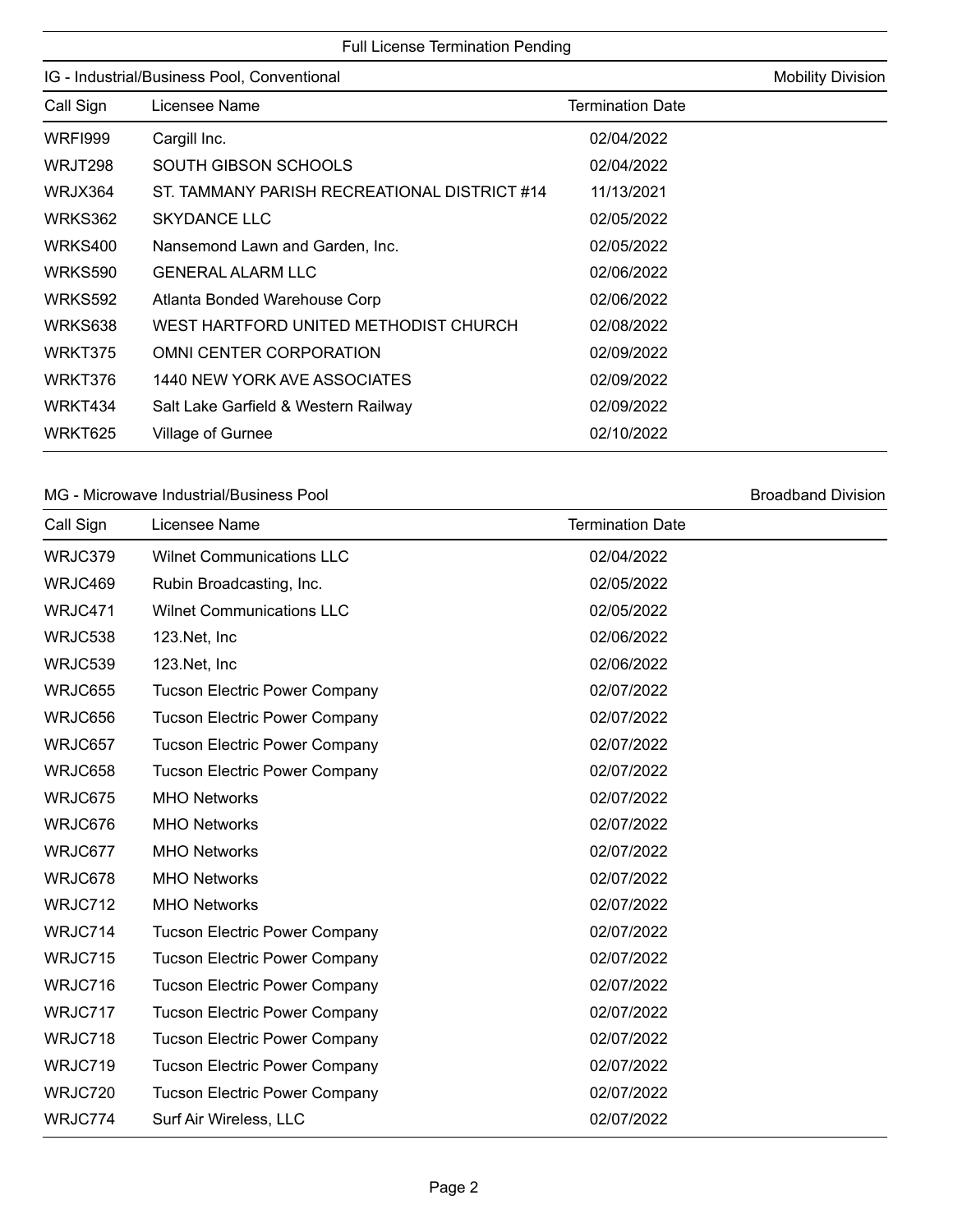| Call Sign | Licensee Name | City     | State     | Location Termination |      |
|-----------|---------------|----------|-----------|----------------------|------|
|           |               | _atitude | Longitude | #                    | Date |

|                        | <b>Frequency Termination Pending</b>               |                  |                           |                  |           |                           |
|------------------------|----------------------------------------------------|------------------|---------------------------|------------------|-----------|---------------------------|
|                        | CF - Common Carrier Fixed Point to Point Microwave |                  |                           |                  |           | <b>Broadband Division</b> |
| Call Sign<br>Stn Class | Licensee Name<br>Lower/Upper Frequency             | City<br>Latitude | <b>State</b><br>Longitude | Loc. /<br>Path # | Ant.<br># | Termination<br>Date       |
| WQNM981                | Digis LLC                                          | Newton           | UT                        | 1                |           | 02/06/2022                |
| <b>FXO</b>             | 19460.00000000                                     | 41-53-51.1 N     | 111-57-42.5 W             | 17               |           |                           |
| WQNM981                | Digis LLC                                          | Newton           | UT                        | 1                |           | 02/06/2022                |
| <b>FXO</b>             | 19460.00000000                                     | 41-53-51.1 N     | 111-57-42.5 W             | 17               |           |                           |
| WQNM981                | Digis LLC                                          | Newton           | UT                        | 1                |           | 02/06/2022                |
| <b>FXO</b>             | 19460.00000000                                     | 41-53-51.1 N     | 111-57-42.5 W             | 17               |           |                           |
| WQNM981                | Digis LLC                                          | Newton           | UT                        | 1                |           | 02/06/2022                |
| <b>FXO</b>             | 19460.00000000                                     | 41-53-51.1 N     | 111-57-42.5 W             | 17               |           |                           |
| WQNM981                | Digis LLC                                          | Newton           | UT                        | 1                |           | 02/06/2022                |
| <b>FXO</b>             | 19460.00000000                                     | 41-53-51.1 N     | 111-57-42.5 W             | 17               |           |                           |
| WQNM981                | Digis LLC                                          | Newton           | UT                        | 1                |           | 02/06/2022                |
| <b>FXO</b>             | 19460.00000000                                     | 41-53-51.1 N     | 111-57-42.5 W             | 17               |           |                           |
| WQNM981                | Digis LLC                                          | Newton           | UT                        | 1                |           | 02/06/2022                |
| <b>FXO</b>             | 19460.00000000                                     | 41-53-51.1 N     | 111-57-42.5 W             | 17               |           |                           |
| WQNM981                | Digis LLC                                          | Newton           | UT                        | 1                |           | 02/06/2022                |
| <b>FXO</b>             | 19460.00000000                                     | 41-53-51.1 N     | 111-57-42.5 W             | 17               |           |                           |
| WQNM981                | Digis LLC                                          | Newton           | UT                        | 1                |           | 02/06/2022                |
| <b>FXO</b>             | 19460.00000000                                     | 41-53-51.1 N     | 111-57-42.5 W             | 17               |           |                           |
| WQPM356                | Digis LLC                                          | Clarkston        | UT                        | 1                |           | 02/06/2022                |
| <b>FXO</b>             | 17900.00000000                                     | 41-53-37.6 N     | 112-4-44.1 W              | 2                |           |                           |
| WQPM356                | Digis LLC                                          | Clarkston        | UT                        | 1                |           | 02/06/2022                |
| <b>FXO</b>             | 17900.00000000                                     | 41-53-37.6 N     | 112-4-44.1 W              | 2                |           |                           |
| WQPM356                | Digis LLC                                          | Clarkston        | UT                        | 1                |           | 02/06/2022                |
| <b>FXO</b>             | 17900.00000000                                     | 41-53-37.6 N     | 112-4-44.1 W              | 2                |           |                           |
| WQPM356                | Digis LLC                                          | Clarkston        | UT                        | 1                |           | 02/06/2022                |
| <b>FXO</b>             | 17900.00000000                                     | 41-53-37.6 N     | 112-4-44.1 W              | 2                |           |                           |
| WQPM356                | Digis LLC                                          | Clarkston        | UT                        | 1                |           | 02/06/2022                |
| <b>FXO</b>             | 17900.00000000                                     | 41-53-37.6 N     | 112-4-44.1 W              | 2                |           |                           |
| WQPM356                | Digis LLC                                          | Clarkston        | UT                        | 1                |           | 02/06/2022                |
| <b>FXO</b>             | 17900.00000000                                     | 41-53-37.6 N     | 112-4-44.1 W              | 2                |           |                           |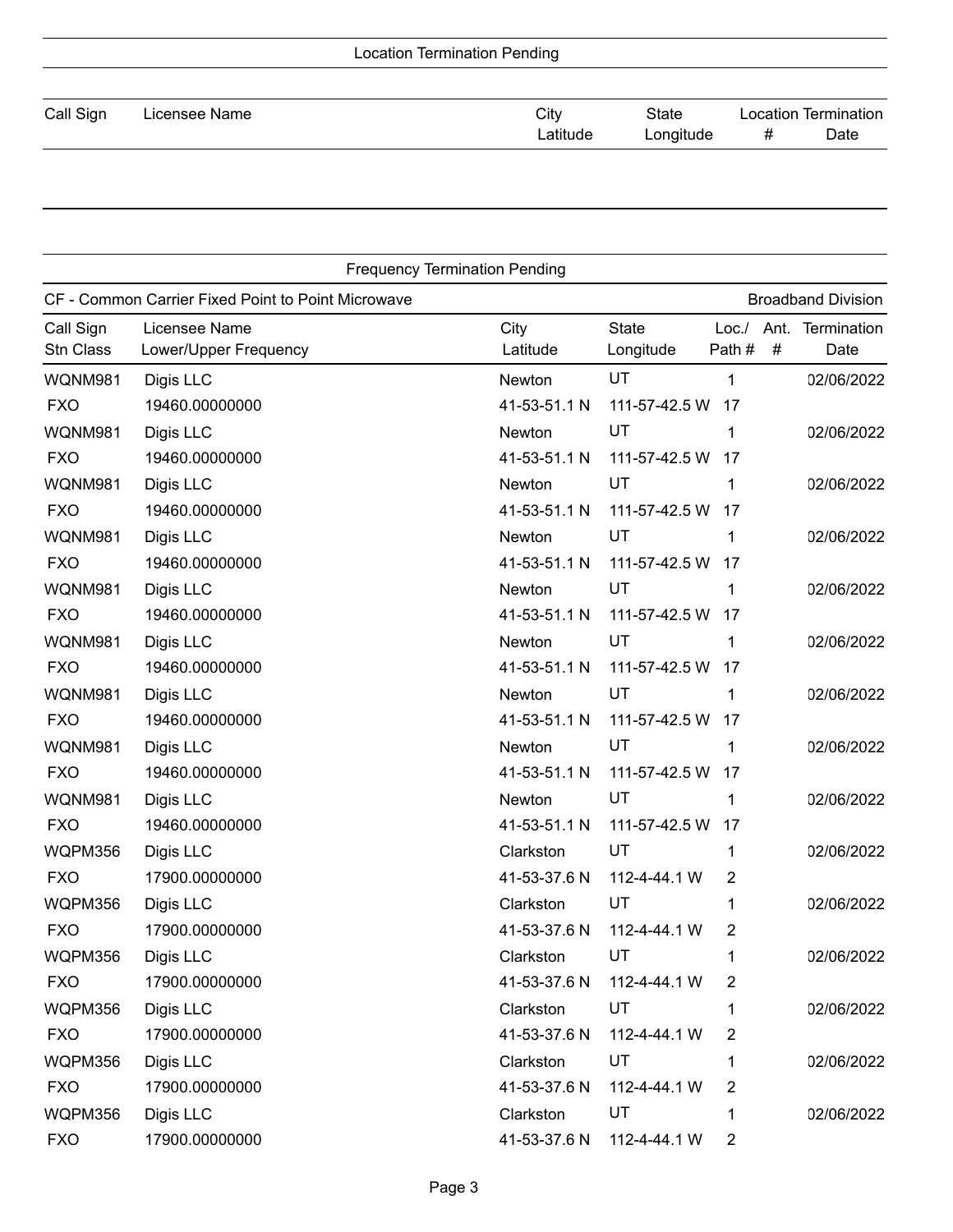|                        | CF - Common Carrier Fixed Point to Point Microwave |                  |                                 |                |   | <b>Broadband Division</b>      |
|------------------------|----------------------------------------------------|------------------|---------------------------------|----------------|---|--------------------------------|
| Call Sign<br>Stn Class | Licensee Name<br>Lower/Upper Frequency             | City<br>Latitude | <b>State</b><br>Longitude       | Path #         | # | Loc./ Ant. Termination<br>Date |
| WQPM356                | Digis LLC                                          | Clarkston        | <b>UT</b>                       | $\mathbf 1$    |   | 02/06/2022                     |
| <b>FXO</b>             | 17900.00000000                                     | 41-53-37.6 N     | 112-4-44.1 W                    | 2              |   |                                |
| WQPM356                | Digis LLC                                          | Clarkston        | UT                              | 1              |   | 02/06/2022                     |
| <b>FXO</b>             | 17900.00000000                                     | 41-53-37.6 N     | 112-4-44.1 W                    | 2              |   |                                |
| WQPM356                | Digis LLC                                          | Clarkston        | UT                              | 1              |   | 02/06/2022                     |
| <b>FXO</b>             | 17900.00000000                                     | 41-53-37.6 N     | 112-4-44.1 W                    | 2              |   |                                |
| WQTR858                | Digis LLC                                          | SODA SPRING ID   |                                 | 1              |   | 02/06/2022                     |
| <b>FXO</b>             | 11325.00000000                                     | 42-37-59.9 N     | 111-41-33.8 W                   | 11             |   |                                |
| <b>WQTR858</b>         | Digis LLC                                          | SODA SPRING ID   |                                 | 1              |   | 02/06/2022                     |
| <b>FXO</b>             | 11325.00000000                                     | 42-37-59.9 N     | 111-41-33.8 W                   | 11             |   |                                |
| WQTR858                | Digis LLC                                          | SODA SPRING ID   |                                 | 1              |   | 02/06/2022                     |
| <b>FXO</b>             | 11325.00000000                                     | 42-37-59.9 N     | 111-41-33.8 W                   | 11             |   |                                |
| <b>WQTR858</b>         | Digis LLC                                          | SODA SPRING ID   |                                 | 1              |   | 02/06/2022                     |
| <b>FXO</b>             | 11325.00000000                                     |                  | 42-37-59.9 N 111-41-33.8 W      | 11             |   |                                |
| <b>WQTR858</b>         | Digis LLC                                          | SODA SPRING ID   |                                 | 1              |   | 02/06/2022                     |
| <b>FXO</b>             | 11325.00000000                                     |                  | 42-37-59.9 N 111-41-33.8 W      | 11             |   |                                |
| WQTR858                | Digis LLC                                          | SODA SPRING ID   |                                 | 1              |   | 02/06/2022                     |
| <b>FXO</b>             | 11325.00000000                                     |                  | 42-37-59.9 N 111-41-33.8 W      | 11             |   |                                |
| <b>WQTR858</b>         | Digis LLC                                          | SODA SPRING ID   |                                 | 1              |   | 02/06/2022                     |
| <b>FXO</b>             | 11325.00000000                                     | 42-37-59.9 N     | 111-41-33.8 W                   | 11             |   |                                |
| <b>WQTR858</b>         | Digis LLC                                          | SODA SPRING ID   |                                 | 1              |   | 02/06/2022                     |
| <b>FXO</b>             | 11325.00000000                                     | 42-37-59.9 N     | 111-41-33.8 W                   | 11             |   |                                |
| WQTR858                | Digis LLC                                          | SODA SPRING ID   |                                 | 1              |   | 02/06/2022                     |
| <b>FXO</b>             | 11325.00000000                                     |                  | 42-37-59.9 N  111-41-33.8 W  11 |                |   |                                |
| WQUF587                | SprintCom, Inc.                                    | Richmond         | VA                              | 1              |   | 02/04/2022                     |
| <b>FXO</b>             | 23125.00000000                                     | 37-31-58.3 N     | 77-25-26.8 W                    | 2              |   |                                |
| WQUF587                | SprintCom, Inc.                                    | Richmond         | VA                              | 1              |   | 02/04/2022                     |
| <b>FXO</b>             | 23125.00000000                                     | 37-31-58.3 N     | 77-25-26.8 W                    | 2              |   |                                |
| WQUF587                | SprintCom, Inc.                                    | Richmond         | VA                              | 1              |   | 02/04/2022                     |
| <b>FXO</b>             | 23125.00000000                                     | 37-31-58.3 N     | 77-25-26.8 W                    | $\overline{2}$ |   |                                |
| WQUF587                | SprintCom, Inc.                                    | Richmond         | VA                              | 1              |   | 02/04/2022                     |
| <b>FXO</b>             | 23125.00000000                                     | 37-31-58.3 N     | 77-25-26.8 W                    | $\overline{2}$ |   |                                |
| WQUF587                | SprintCom, Inc.                                    | Richmond         | VA                              | 1              |   | 02/04/2022                     |
| <b>FXO</b>             | 23125.00000000                                     | 37-31-58.3 N     | 77-25-26.8 W                    | $\overline{2}$ |   |                                |
| WQUF587                | SprintCom, Inc.                                    | Richmond         | VA                              | 1              |   | 02/04/2022                     |
| <b>FXO</b>             | 23125.00000000                                     | 37-31-58.3 N     | 77-25-26.8 W                    | 2              |   |                                |
| WQUF587                | SprintCom, Inc.                                    | Richmond         | VA                              | 1              |   | 02/04/2022                     |
| <b>FXO</b>             | 23125.00000000                                     | 37-31-58.3 N     | 77-25-26.8 W                    | 2              |   |                                |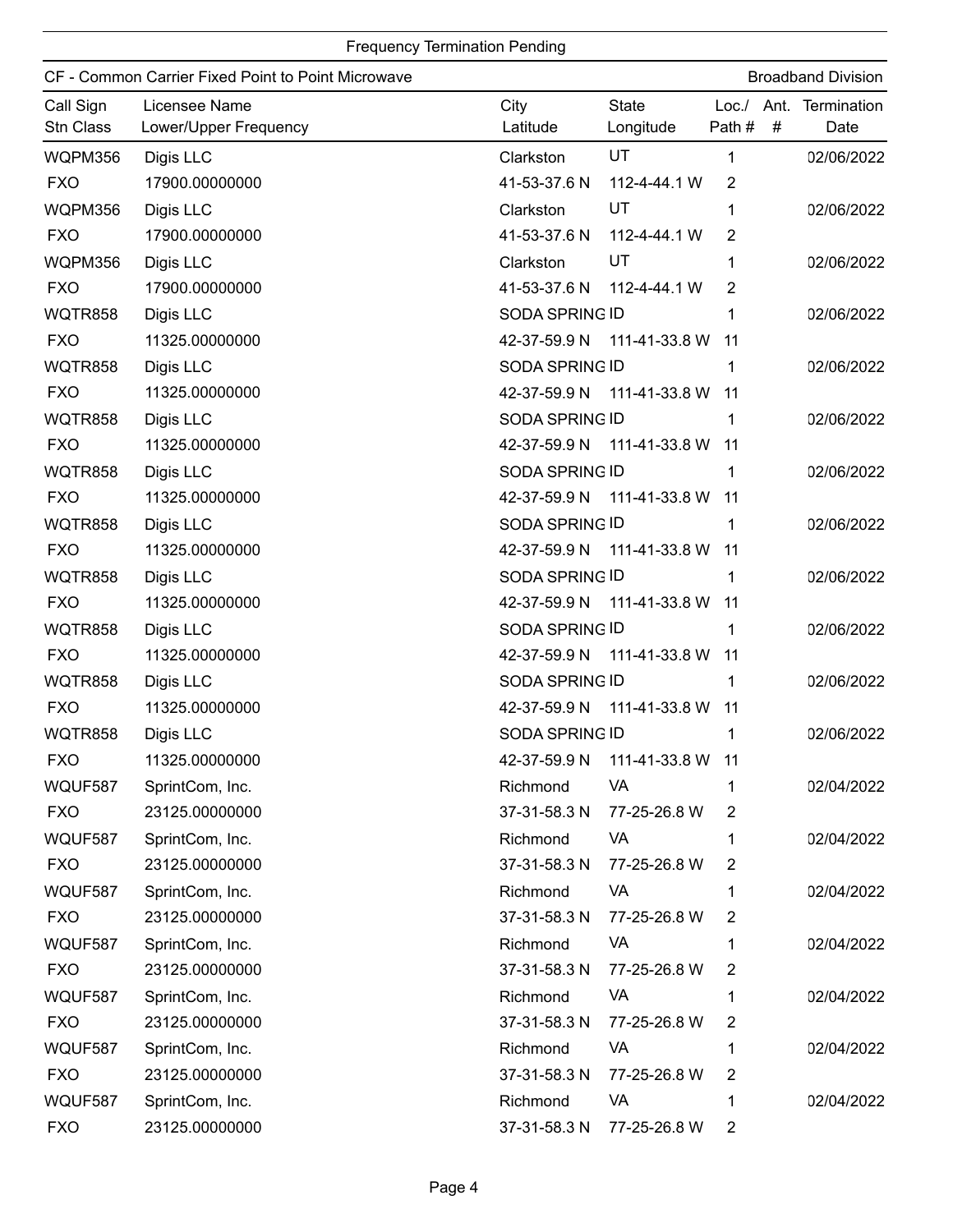| CF - Common Carrier Fixed Point to Point Microwave |                                        |                  |                           | <b>Broadband Division</b> |   |                     |
|----------------------------------------------------|----------------------------------------|------------------|---------------------------|---------------------------|---|---------------------|
| Call Sign<br>Stn Class                             | Licensee Name<br>Lower/Upper Frequency | City<br>Latitude | <b>State</b><br>Longitude | Loc./ Ant.<br>Path#       | # | Termination<br>Date |
| WQUF587                                            | SprintCom, Inc.                        | Richmond         | VA                        | 1                         |   | 02/04/2022          |
| <b>FXO</b>                                         | 23125.00000000                         | 37-31-58.3 N     | 77-25-26.8 W              | $\overline{2}$            |   |                     |
| WQUF587                                            | SprintCom, Inc.                        | Richmond         | VA                        | 1                         |   | 02/04/2022          |
| <b>FXO</b>                                         | 23125.00000000                         | 37-31-58.3 N     | 77-25-26.8 W              | $\overline{2}$            |   |                     |
| WQUF587                                            | SprintCom, Inc.                        | Richmond         | VA                        | 1                         |   | 02/04/2022          |
| <b>FXO</b>                                         | 23125.00000000                         | 37-31-58.3 N     | 77-25-26.8 W              | $\overline{2}$            |   |                     |
| WQUF587                                            | SprintCom, Inc.                        | Richmond         | VA                        | 1                         |   | 02/04/2022          |
| <b>FXO</b>                                         | 23425.00000000                         | 37-31-58.3 N     | 77-25-26.8 W              | $\overline{2}$            |   |                     |
| WQUF587                                            | SprintCom, Inc.                        | Richmond         | VA                        | 1                         |   | 02/04/2022          |
| <b>FXO</b>                                         | 23425.00000000                         | 37-31-58.3 N     | 77-25-26.8 W              | $\overline{2}$            |   |                     |
| WQUF587                                            | SprintCom, Inc.                        | Richmond         | VA                        | 1                         |   | 02/04/2022          |
| <b>FXO</b>                                         | 23425.00000000                         | 37-31-58.3 N     | 77-25-26.8 W              | $\overline{2}$            |   |                     |
| WQUF587                                            | SprintCom, Inc.                        | Richmond         | VA                        | 1                         |   | 02/04/2022          |
| <b>FXO</b>                                         | 23425.00000000                         | 37-31-58.3 N     | 77-25-26.8 W              | $\overline{2}$            |   |                     |
| WQUF587                                            | SprintCom, Inc.                        | Richmond         | VA                        | 1                         |   | 02/04/2022          |
| <b>FXO</b>                                         | 23425.00000000                         | 37-31-58.3 N     | 77-25-26.8 W              | $\overline{2}$            |   |                     |
| WQUF587                                            | SprintCom, Inc.                        | Richmond         | VA                        | 1                         |   | 02/04/2022          |
| <b>FXO</b>                                         | 23425.00000000                         | 37-31-58.3 N     | 77-25-26.8 W              | $\overline{2}$            |   |                     |
| WQUF587                                            | SprintCom, Inc.                        | Richmond         | VA                        | 1                         |   | 02/04/2022          |
| <b>FXO</b>                                         | 23425.00000000                         | 37-31-58.3 N     | 77-25-26.8 W              | 2                         |   |                     |
| WQUF587                                            | SprintCom, Inc.                        | Richmond         | VA                        | 1                         |   | 02/04/2022          |
| <b>FXO</b>                                         | 23425.00000000                         | 37-31-58.3 N     | 77-25-26.8 W              | $\overline{2}$            |   |                     |
| WQUF587                                            | SprintCom, Inc.                        | Richmond         | VA                        | 1                         |   | 02/04/2022          |
| <b>FXO</b>                                         | 23425.00000000                         | 37-31-58.3 N     | 77-25-26.8 W              | 2                         |   |                     |
| WQUF587                                            | SprintCom, Inc.                        | Richmond         | VA                        | 1                         |   | 02/04/2022          |
| <b>FXO</b>                                         | 23425.00000000                         | 37-31-58.3 N     | 77-25-26.8 W              | 2                         |   |                     |
| WQUF587                                            | SprintCom, Inc.                        | Richmond         | VA                        | 1                         |   | 02/04/2022          |
| <b>FXO</b>                                         | 23275.00000000                         | 37-31-58.3 N     | 77-25-26.8 W              | 3                         |   |                     |
| WQUF587                                            | SprintCom, Inc.                        | Richmond         | <b>VA</b>                 |                           |   | 02/04/2022          |
| <b>FXO</b>                                         | 23275.00000000                         | 37-31-58.3 N     | 77-25-26.8 W              | 3                         |   |                     |
| WQUF587                                            | SprintCom, Inc.                        | Richmond         | VA                        |                           |   | 02/04/2022          |
| <b>FXO</b>                                         | 23275.00000000                         | 37-31-58.3 N     | 77-25-26.8 W              | 3                         |   |                     |
| WQUF587                                            | SprintCom, Inc.                        | Richmond         | VA                        |                           |   | 02/04/2022          |
| <b>FXO</b>                                         | 23275.00000000                         | 37-31-58.3 N     | 77-25-26.8 W              | 3                         |   |                     |
| WQUF587                                            | SprintCom, Inc.                        | Richmond         | VA                        | 1                         |   | 02/04/2022          |
| <b>FXO</b>                                         | 23275.00000000                         | 37-31-58.3 N     | 77-25-26.8 W              | 3                         |   |                     |
| WQUF587                                            | SprintCom, Inc.                        | Richmond         | VA                        | 1                         |   | 02/04/2022          |
| <b>FXO</b>                                         | 23275.00000000                         | 37-31-58.3 N     | 77-25-26.8 W              | 3                         |   |                     |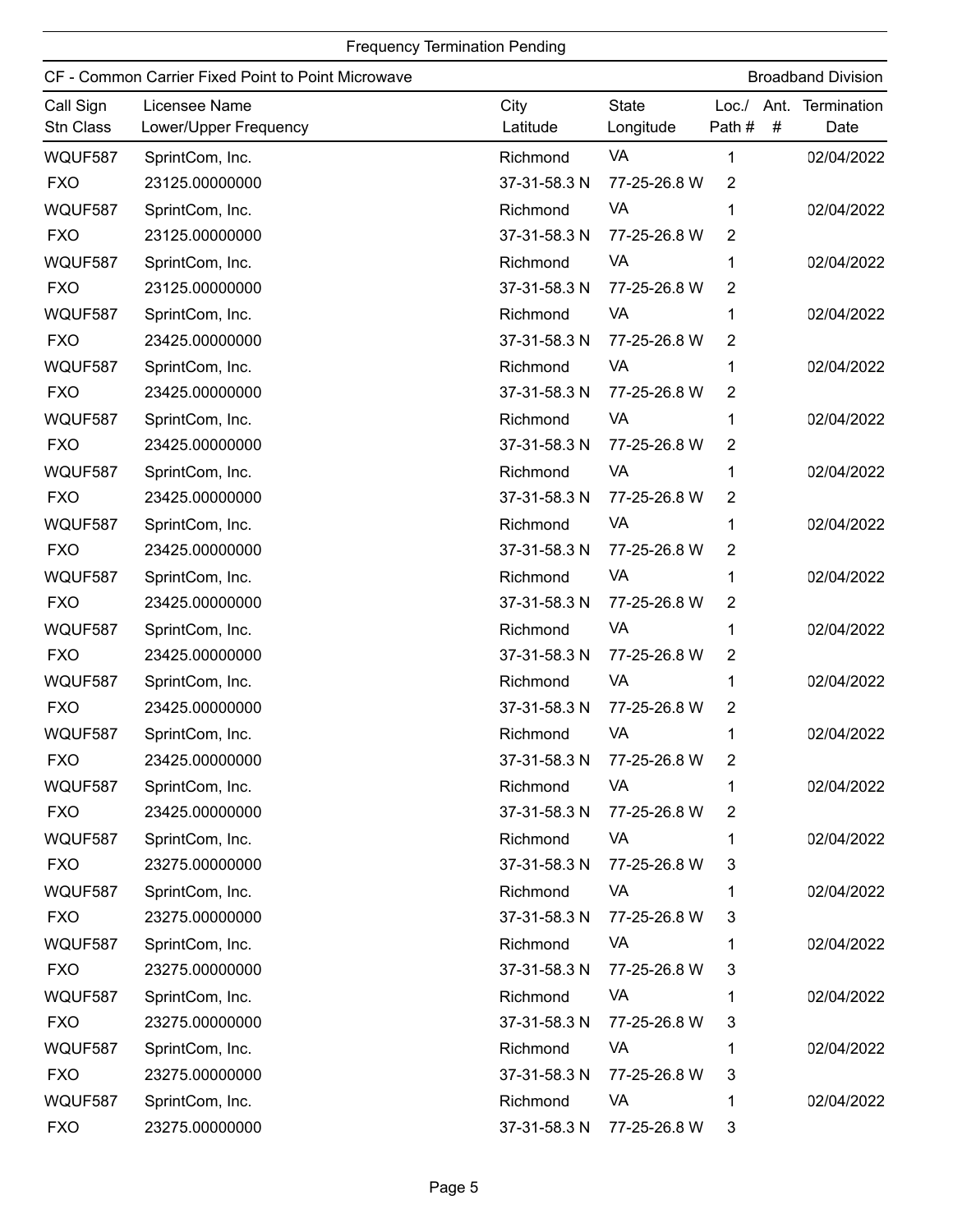|                        | CF - Common Carrier Fixed Point to Point Microwave |                  |                           |       |   | <b>Broadband Division</b>      |
|------------------------|----------------------------------------------------|------------------|---------------------------|-------|---|--------------------------------|
| Call Sign<br>Stn Class | Licensee Name<br>Lower/Upper Frequency             | City<br>Latitude | <b>State</b><br>Longitude | Path# | # | Loc./ Ant. Termination<br>Date |
| WQUF587                | SprintCom, Inc.                                    | Richmond         | VA                        | 1     |   | 02/04/2022                     |
| <b>FXO</b>             | 23275.00000000                                     | 37-31-58.3 N     | 77-25-26.8 W              | 3     |   |                                |
| WQUF587                | SprintCom, Inc.                                    | Richmond         | VA                        | 1     |   | 02/04/2022                     |
| <b>FXO</b>             | 23275.00000000                                     | 37-31-58.3 N     | 77-25-26.8 W              | 3     |   |                                |
| WQUF587                | SprintCom, Inc.                                    | Richmond         | VA                        | 1     |   | 02/04/2022                     |
| <b>FXO</b>             | 23275.00000000                                     | 37-31-58.3 N     | 77-25-26.8 W              | 3     |   |                                |
| WQUF587                | SprintCom, Inc.                                    | Richmond         | VA                        | 1     |   | 02/04/2022                     |
| <b>FXO</b>             | 23275.00000000                                     | 37-31-58.3 N     | 77-25-26.8 W              | 3     |   |                                |
| WQUF587                | SprintCom, Inc.                                    | Richmond         | VA                        | 1     |   | 02/04/2022                     |
| <b>FXO</b>             | 23475.00000000                                     | 37-31-58.3 N     | 77-25-26.8 W              | 3     |   |                                |
| WQUF587                | SprintCom, Inc.                                    | Richmond         | VA                        | 1     |   | 02/04/2022                     |
| <b>FXO</b>             | 23475.00000000                                     | 37-31-58.3 N     | 77-25-26.8 W              | 3     |   |                                |
| WQUF587                | SprintCom, Inc.                                    | Richmond         | VA                        | 1     |   | 02/04/2022                     |
| <b>FXO</b>             | 23475.00000000                                     | 37-31-58.3 N     | 77-25-26.8 W              | 3     |   |                                |
| WQUF587                | SprintCom, Inc.                                    | Richmond         | VA                        | 1     |   | 02/04/2022                     |
| <b>FXO</b>             | 23475.00000000                                     | 37-31-58.3 N     | 77-25-26.8 W              | 3     |   |                                |
| WQUF587                | SprintCom, Inc.                                    | Richmond         | VA                        | 1     |   | 02/04/2022                     |
| <b>FXO</b>             | 23475.00000000                                     | 37-31-58.3 N     | 77-25-26.8 W              | 3     |   |                                |
| WQUF587                | SprintCom, Inc.                                    | Richmond         | VA                        | 1     |   | 02/04/2022                     |
| <b>FXO</b>             | 23475.00000000                                     | 37-31-58.3 N     | 77-25-26.8 W              | 3     |   |                                |
| WQUF587                | SprintCom, Inc.                                    | Richmond         | VA                        | 1     |   | 02/04/2022                     |
| <b>FXO</b>             | 23475.00000000                                     | 37-31-58.3 N     | 77-25-26.8 W              | 3     |   |                                |
| WQUF587                | SprintCom, Inc.                                    | Richmond         | VA                        |       |   | 02/04/2022                     |
| <b>FXO</b>             | 23475.00000000                                     | 37-31-58.3 N     | 77-25-26.8 W              | 3     |   |                                |
| WQUF587                | SprintCom, Inc.                                    | Richmond         | VA                        | 1     |   | 02/04/2022                     |
| <b>FXO</b>             | 23475.00000000                                     | 37-31-58.3 N     | 77-25-26.8 W              | 3     |   |                                |
| WQUF587                | SprintCom, Inc.                                    | Richmond         | VA                        | 1     |   | 02/04/2022                     |
| <b>FXO</b>             | 23475.00000000                                     | 37-31-58.3 N     | 77-25-26.8 W              | 3     |   |                                |
| WQWP468                | Rhino Communications, Inc.                         | Sterling         | OK                        |       |   | 02/06/2022                     |
| <b>FXO</b>             | 6078.62500000                                      | 34-45-11.9 N     | 98-10-30.4 W              | 4     |   |                                |
| WQWP468                | Rhino Communications, Inc.                         | Sterling         | OK                        | 1     |   | 02/06/2022                     |
| <b>FXO</b>             | 6078.62500000                                      | 34-45-11.9 N     | 98-10-30.4 W              | 4     |   |                                |
| WQWP468                | Rhino Communications, Inc.                         | Sterling         | OK                        |       |   | 02/06/2022                     |
| <b>FXO</b>             | 6078.62500000                                      | 34-45-11.9 N     | 98-10-30.4 W              | 4     |   |                                |
| WQWP468                | Rhino Communications, Inc.                         | Sterling         | OK                        | 1     |   | 02/06/2022                     |
| <b>FXO</b>             | 6078.62500000                                      | 34-45-11.9 N     | 98-10-30.4 W              | 4     |   |                                |
| WQWP468                | Rhino Communications, Inc.                         | Sterling         | OK                        | 1     |   | 02/06/2022                     |
| <b>FXO</b>             | 6078.62500000                                      | 34-45-11.9 N     | 98-10-30.4 W              | 4     |   |                                |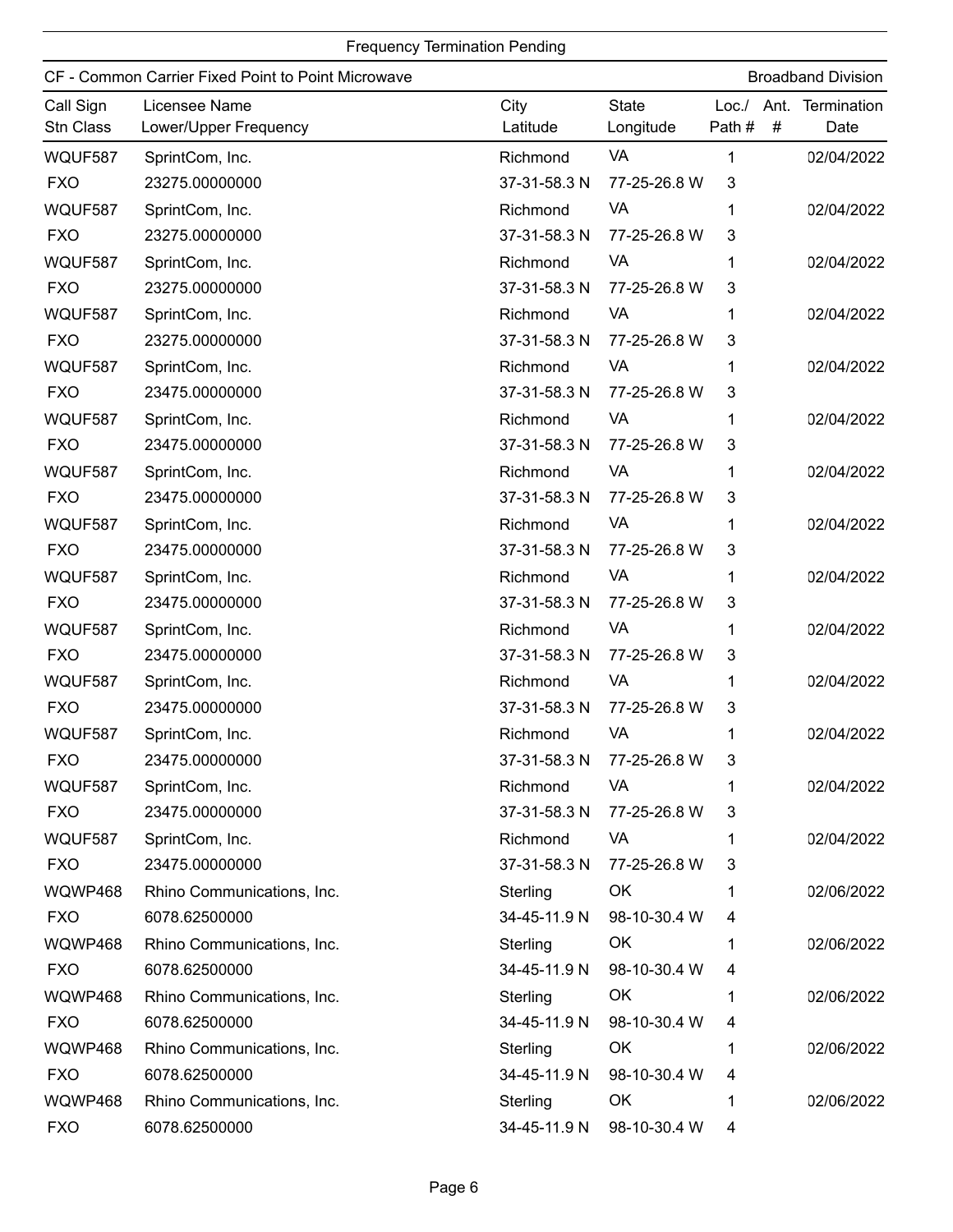|                        | CF - Common Carrier Fixed Point to Point Microwave |                  |                           |                 |           | <b>Broadband Division</b> |
|------------------------|----------------------------------------------------|------------------|---------------------------|-----------------|-----------|---------------------------|
| Call Sign<br>Stn Class | Licensee Name<br>Lower/Upper Frequency             | City<br>Latitude | <b>State</b><br>Longitude | Loc. /<br>Path# | Ant.<br># | Termination<br>Date       |
| WQWP468                | Rhino Communications, Inc.                         | Sterling         | OK                        | 1               |           | 02/06/2022                |
| <b>FXO</b>             | 6078.62500000                                      | 34-45-11.9 N     | 98-10-30.4 W              | 4               |           |                           |
| WQWP468                | Rhino Communications, Inc.                         | Sterling         | OK                        | 1               |           | 02/06/2022                |
| <b>FXO</b>             | 6078.62500000                                      | 34-45-11.9 N     | 98-10-30.4 W              | 4               |           |                           |
| WQWP468                | Rhino Communications, Inc.                         | Sterling         | OK                        | 1               |           | 02/06/2022                |
| <b>FXO</b>             | 6078.62500000                                      | 34-45-11.9 N     | 98-10-30.4 W              | 4               |           |                           |
| WQWP468                | Rhino Communications, Inc.                         | Sterling         | OK                        | 1               |           | 02/06/2022                |
| <b>FXO</b>             | 6078.62500000                                      | 34-45-11.9 N     | 98-10-30.4 W              | 4               |           |                           |
| WQWP468                | Rhino Communications, Inc.                         | Sterling         | OK                        | 1               |           | 02/06/2022                |
| <b>FXO</b>             | 6078.62500000                                      | 34-45-11.9 N     | 98-10-30.4 W              | 4               |           |                           |
| WQWP468                | Rhino Communications, Inc.                         | Sterling         | OK                        | 1               |           | 02/06/2022                |
| <b>FXO</b>             | 6078.62500000                                      | 34-45-11.9 N     | 98-10-30.4 W              | 4               |           |                           |
| WQWP468                | Rhino Communications, Inc.                         | Sterling         | OK                        | 1               |           | 02/06/2022                |
| <b>FXO</b>             | 6137.92500000                                      | 34-45-11.9 N     | 98-10-30.4 W              | 4               |           |                           |
| WQWP468                | Rhino Communications, Inc.                         | Sterling         | OK                        | 1               |           | 02/06/2022                |
| <b>FXO</b>             | 6137.92500000                                      | 34-45-11.9 N     | 98-10-30.4 W              | 4               |           |                           |
| WQWP468                | Rhino Communications, Inc.                         | Sterling         | OK                        | 1               |           | 02/06/2022                |
| <b>FXO</b>             | 6137.92500000                                      | 34-45-11.9 N     | 98-10-30.4 W              | 4               |           |                           |
| WQWP468                | Rhino Communications, Inc.                         | Sterling         | OK                        | 1               |           | 02/06/2022                |
| <b>FXO</b>             | 6137.92500000                                      | 34-45-11.9 N     | 98-10-30.4 W              | 4               |           |                           |
| WQWP468                | Rhino Communications, Inc.                         | Sterling         | OK                        | 1               |           | 02/06/2022                |
| <b>FXO</b>             | 6137.92500000                                      | 34-45-11.9 N     | 98-10-30.4 W              | 4               |           |                           |
| WQWP468                | Rhino Communications, Inc.                         | Sterling         | OK                        |                 |           | 02/06/2022                |
| <b>FXO</b>             | 6137.92500000                                      |                  | 34-45-11.9 N 98-10-30.4 W | 4               |           |                           |
| WQWP468                | Rhino Communications, Inc.                         | Sterling         | OK                        | 1               |           | 02/06/2022                |
| <b>FXO</b>             | 6137.92500000                                      | 34-45-11.9 N     | 98-10-30.4 W              | 4               |           |                           |
| WQWP468                | Rhino Communications, Inc.                         | Sterling         | OK                        | 1               |           | 02/06/2022                |
| <b>FXO</b>             | 6137.92500000                                      | 34-45-11.9 N     | 98-10-30.4 W              | 4               |           |                           |
| WQWP468                | Rhino Communications, Inc.                         | Sterling         | OK                        | 1               |           | 02/06/2022                |
| <b>FXO</b>             | 6137.92500000                                      | 34-45-11.9 N     | 98-10-30.4 W              | 4               |           |                           |
| WQWP468                | Rhino Communications, Inc.                         | Sterling         | OK                        | 1               |           | 02/06/2022                |
| <b>FXO</b>             | 6137.92500000                                      | 34-45-11.9 N     | 98-10-30.4 W              | 4               |           |                           |
| WQWP468                | Rhino Communications, Inc.                         | Sterling         | OK                        | 1               |           | 02/06/2022                |
| <b>FXO</b>             | 6137.92500000                                      | 34-45-11.9 N     | 98-10-30.4 W              | 4               |           |                           |
| WQWP471                | Rhino Communications, Inc.                         | <b>MARLOW</b>    | OK                        | 1               |           | 02/06/2022                |
| <b>FXO</b>             | 6330.66500000                                      | 34-41-44.0 N     | 97-57-16.0 W              | 11              |           |                           |
| WQWP471                | Rhino Communications, Inc.                         | <b>MARLOW</b>    | OK                        | 1               |           | 02/06/2022                |
| <b>FXO</b>             | 6330.66500000                                      | 34-41-44.0 N     | 97-57-16.0 W              | 11              |           |                           |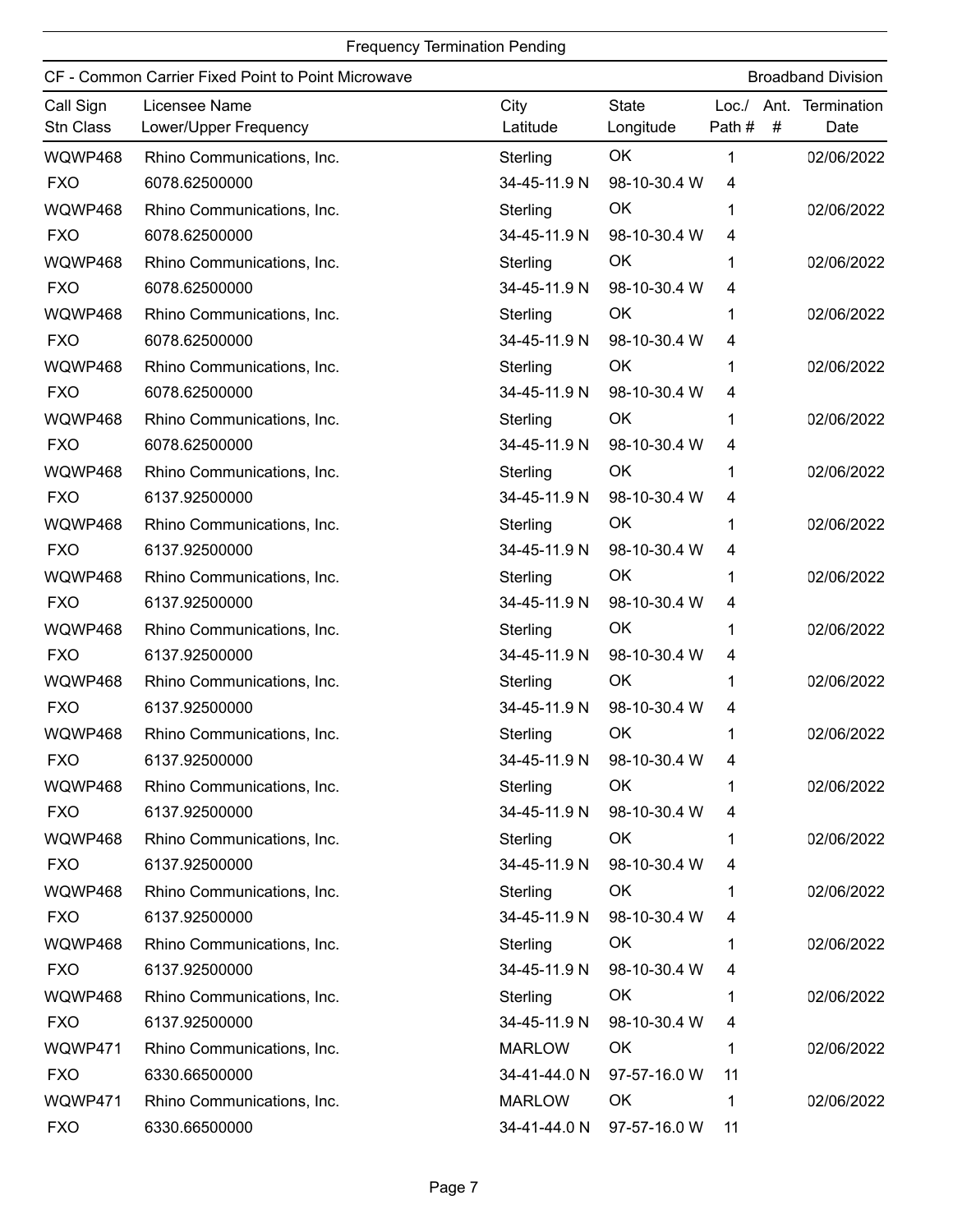|                        | CF - Common Carrier Fixed Point to Point Microwave |                  |                           |                           | <b>Broadband Division</b> |
|------------------------|----------------------------------------------------|------------------|---------------------------|---------------------------|---------------------------|
| Call Sign<br>Stn Class | Licensee Name<br>Lower/Upper Frequency             | City<br>Latitude | <b>State</b><br>Longitude | Loc./ Ant.<br>Path #<br># | Termination<br>Date       |
| WQWP471                | Rhino Communications, Inc.                         | <b>MARLOW</b>    | OK                        | 1                         | 02/06/2022                |
| <b>FXO</b>             | 6330.66500000                                      | 34-41-44.0 N     | 97-57-16.0 W              | 11                        |                           |
| WQWP471                | Rhino Communications, Inc.                         | <b>MARLOW</b>    | OK                        | 1                         | 02/06/2022                |
| <b>FXO</b>             | 6330.66500000                                      | 34-41-44.0 N     | 97-57-16.0 W              | 11                        |                           |
| WQWP471                | Rhino Communications, Inc.                         | <b>MARLOW</b>    | OK                        | 1                         | 02/06/2022                |
| <b>FXO</b>             | 6330.66500000                                      | 34-41-44.0 N     | 97-57-16.0 W              | 11                        |                           |
| WQWP471                | Rhino Communications, Inc.                         | <b>MARLOW</b>    | OK                        | 1                         | 02/06/2022                |
| <b>FXO</b>             | 6330.66500000                                      | 34-41-44.0 N     | 97-57-16.0 W              | 11                        |                           |
| WQWP471                | Rhino Communications, Inc.                         | <b>MARLOW</b>    | OK                        | 1                         | 02/06/2022                |
| <b>FXO</b>             | 6330.66500000                                      | 34-41-44.0 N     | 97-57-16.0 W              | 11                        |                           |
| WQWP471                | Rhino Communications, Inc.                         | <b>MARLOW</b>    | <b>OK</b>                 | 1                         | 02/06/2022                |
| <b>FXO</b>             | 6330.66500000                                      | 34-41-44.0 N     | 97-57-16.0 W              | 11                        |                           |
| WQWP471                | Rhino Communications, Inc.                         | <b>MARLOW</b>    | OK                        | 1                         | 02/06/2022                |
| <b>FXO</b>             | 6330.66500000                                      | 34-41-44.0 N     | 97-57-16.0 W              | 11                        |                           |
| WQWP471                | Rhino Communications, Inc.                         | <b>MARLOW</b>    | OK                        | 1                         | 02/06/2022                |
| <b>FXO</b>             | 6330.66500000                                      | 34-41-44.0 N     | 97-57-16.0 W              | 11                        |                           |
| WQWP471                | Rhino Communications, Inc.                         | <b>MARLOW</b>    | OK                        | 1                         | 02/06/2022                |
| <b>FXO</b>             | 6330.66500000                                      | 34-41-44.0 N     | 97-57-16.0 W              | 11                        |                           |
| WQWP471                | Rhino Communications, Inc.                         | <b>MARLOW</b>    | OK                        | 1                         | 02/06/2022                |
| <b>FXO</b>             | 6389.96500000                                      | 34-41-44.0 N     | 97-57-16.0 W              | 11                        |                           |
| WQWP471                | Rhino Communications, Inc.                         | <b>MARLOW</b>    | OK                        | 1                         | 02/06/2022                |
| <b>FXO</b>             | 6389.96500000                                      | 34-41-44.0 N     | 97-57-16.0 W              | 11                        |                           |
| WQWP471                | Rhino Communications, Inc.                         | <b>MARLOW</b>    | OK                        | 1                         | 02/06/2022                |
| <b>FXO</b>             | 6389.96500000                                      |                  | 34-41-44.0 N 97-57-16.0 W | 11                        |                           |
| WQWP471                | Rhino Communications, Inc.                         | <b>MARLOW</b>    | OK                        | 1                         | 02/06/2022                |
| <b>FXO</b>             | 6389.96500000                                      | 34-41-44.0 N     | 97-57-16.0 W              | 11                        |                           |
| WQWP471                | Rhino Communications, Inc.                         | <b>MARLOW</b>    | OK                        | 1                         | 02/06/2022                |
| <b>FXO</b>             | 6389.96500000                                      | 34-41-44.0 N     | 97-57-16.0 W              | 11                        |                           |
| WQWP471                | Rhino Communications, Inc.                         | <b>MARLOW</b>    | OK                        | 1                         | 02/06/2022                |
| <b>FXO</b>             | 6389.96500000                                      | 34-41-44.0 N     | 97-57-16.0 W              | 11                        |                           |
| WQWP471                | Rhino Communications, Inc.                         | <b>MARLOW</b>    | OK                        | 1                         | 02/06/2022                |
| <b>FXO</b>             | 6389.96500000                                      | 34-41-44.0 N     | 97-57-16.0 W              | 11                        |                           |
| WQWP471                | Rhino Communications, Inc.                         | <b>MARLOW</b>    | OK                        | 1                         | 02/06/2022                |
| <b>FXO</b>             | 6389.96500000                                      | 34-41-44.0 N     | 97-57-16.0 W              | 11                        |                           |
| WQWP471                | Rhino Communications, Inc.                         | <b>MARLOW</b>    | OK                        | 1                         | 02/06/2022                |
| <b>FXO</b>             | 6389.96500000                                      | 34-41-44.0 N     | 97-57-16.0 W              | 11                        |                           |
| WQWP471                | Rhino Communications, Inc.                         | <b>MARLOW</b>    | OK                        | 1                         | 02/06/2022                |
| <b>FXO</b>             | 6389.96500000                                      | 34-41-44.0 N     | 97-57-16.0 W              | 11                        |                           |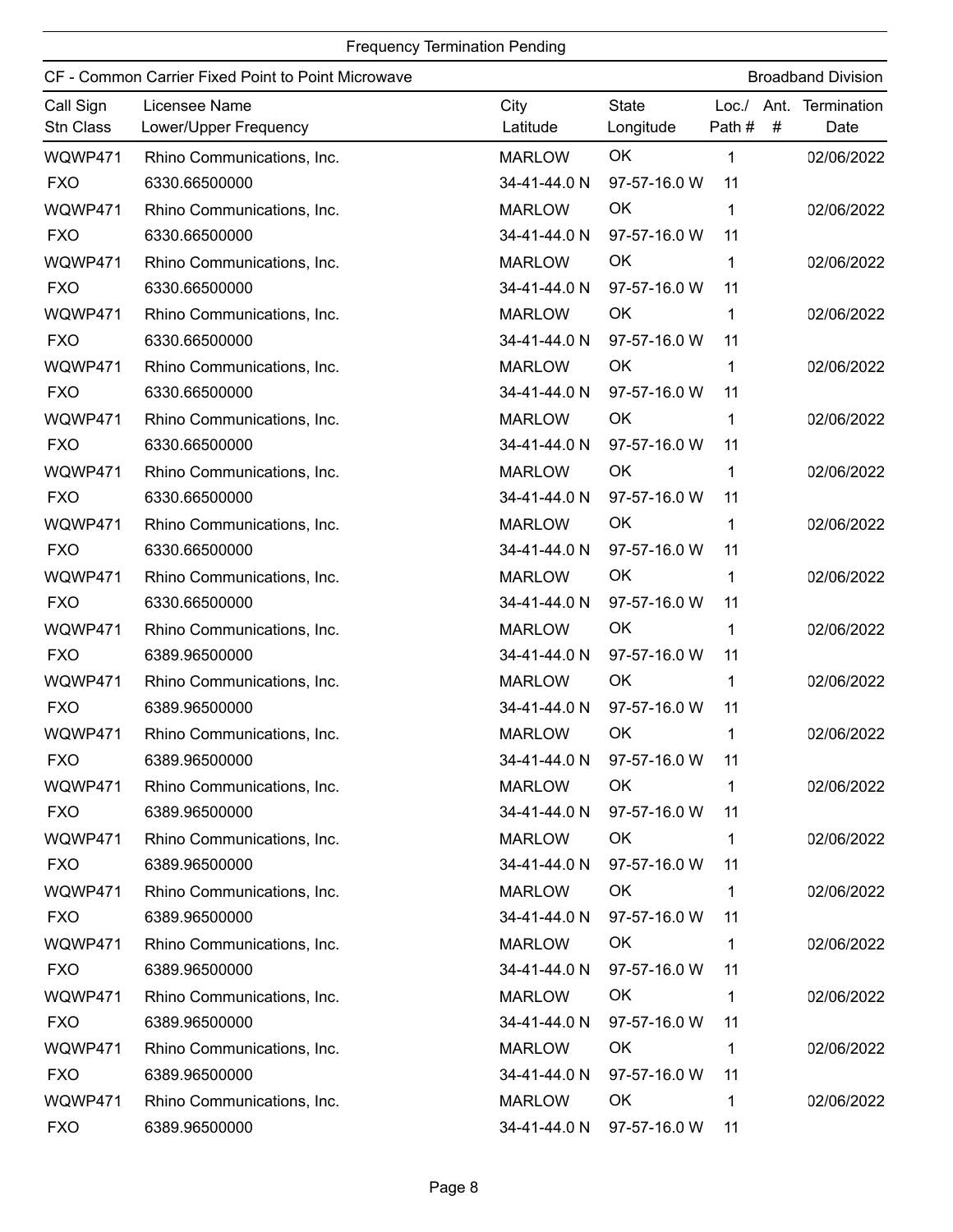|                        | CF - Common Carrier Fixed Point to Point Microwave |                   |                           |                  |           | <b>Broadband Division</b> |
|------------------------|----------------------------------------------------|-------------------|---------------------------|------------------|-----------|---------------------------|
| Call Sign<br>Stn Class | Licensee Name<br>Lower/Upper Frequency             | City<br>Latitude  | <b>State</b><br>Longitude | Loc. /<br>Path # | Ant.<br># | Termination<br>Date       |
| WQWP471                | Rhino Communications, Inc.                         | <b>MARLOW</b>     | OK                        | 1                |           | 02/06/2022                |
| <b>FXO</b>             | 6389.96500000                                      | 34-41-44.0 N      | 97-57-16.0 W              | 11               |           |                           |
| WQWY738                | Digis LLC                                          | Georgetown        | ID                        | 1                |           | 02/06/2022                |
| <b>FXO</b>             | 10835.00000000                                     | 42-31-30.4 N      | 111-23-58.4 W             | 8                |           |                           |
| WQWY738                | Digis LLC                                          | Georgetown        | ID                        |                  |           | 02/06/2022                |
| <b>FXO</b>             | 10835.00000000                                     | 42-31-30.4 N      | 111-23-58.4 W             | 8                |           |                           |
| WQWY738                | Digis LLC                                          | Georgetown        | ID                        |                  |           | 02/06/2022                |
| <b>FXO</b>             | 10835.00000000                                     | 42-31-30.4 N      | 111-23-58.4 W             | 8                |           |                           |
| WQWY738                | Digis LLC                                          | Georgetown        | ID                        | 1                |           | 02/06/2022                |
| <b>FXO</b>             | 10835.00000000                                     | 42-31-30.4 N      | 111-23-58.4 W             | 8                |           |                           |
| WQWY738                | Digis LLC                                          | Georgetown        | ID                        | 1                |           | 02/06/2022                |
| <b>FXO</b>             | 10835.00000000                                     | 42-31-30.4 N      | 111-23-58.4 W             | 8                |           |                           |
| WQWY738                | Digis LLC                                          | Georgetown        | ID                        |                  |           | 02/06/2022                |
| <b>FXO</b>             | 10835.00000000                                     | 42-31-30.4 N      | 111-23-58.4 W             | 8                |           |                           |
| WQWY738                | Digis LLC                                          | Georgetown        | ID                        | 1                |           | 02/06/2022                |
| <b>FXO</b>             | 10835.00000000                                     | 42-31-30.4 N      | 111-23-58.4 W             | 8                |           |                           |
| WQWY738                | Digis LLC                                          | Georgetown        | ID                        |                  |           | 02/06/2022                |
| <b>FXO</b>             | 10835.00000000                                     | 42-31-30.4 N      | 111-23-58.4 W             | 8                |           |                           |
| WQWY738                | Digis LLC                                          | Georgetown        | ID                        | 1                |           | 02/06/2022                |
| <b>FXO</b>             | 10835.00000000                                     | 42-31-30.4 N      | 111-23-58.4 W             | 8                |           |                           |
| WRAG267                | W.A.T.C.H. TV Company Inc                          | <b>Union City</b> | IN                        | 1                |           | 02/10/2022                |
| <b>FXO</b>             | 11645.00000000                                     | 40-11-37.8 N      | 84-49-43.4 W              | 3                |           |                           |
| WRAG267                | W.A.T.C.H. TV Company Inc                          | <b>Union City</b> | IN                        |                  |           | 02/10/2022                |
| <b>FXO</b>             | 11645.00000000                                     | 40-11-37.8 N      | 84-49-43.4 W              | 3                |           |                           |
| WRAG267                | W.A.T.C.H. TV Company Inc                          | Union City        | IN                        | 1                |           | 02/10/2022                |
| <b>FXO</b>             | 11645.00000000                                     | 40-11-37.8 N      | 84-49-43.4 W              | 3                |           |                           |
| WRAG267                | W.A.T.C.H. TV Company Inc                          | <b>Union City</b> | IN                        | 1.               |           | 02/10/2022                |
| <b>FXO</b>             | 11645.00000000                                     | 40-11-37.8 N      | 84-49-43.4 W              | 3                |           |                           |
| WRAG267                | W.A.T.C.H. TV Company Inc                          | Union City        | IN                        | 1                |           | 02/10/2022                |
| <b>FXO</b>             | 11645.00000000                                     | 40-11-37.8 N      | 84-49-43.4 W              | 3                |           |                           |
| WRAG267                | W.A.T.C.H. TV Company Inc                          | Union City        | IN                        | 1.               |           | 02/10/2022                |
| <b>FXO</b>             | 11645.00000000                                     | 40-11-37.8 N      | 84-49-43.4 W              | 3                |           |                           |
| WRAG267                | W.A.T.C.H. TV Company Inc                          | <b>Union City</b> | IN                        | 1                |           | 02/10/2022                |
| <b>FXO</b>             | 11645.00000000                                     | 40-11-37.8 N      | 84-49-43.4 W              | 3                |           |                           |
| WRAG267                | W.A.T.C.H. TV Company Inc                          | Union City        | IN                        | 1                |           | 02/10/2022                |
| <b>FXO</b>             | 11645.00000000                                     | 40-11-37.8 N      | 84-49-43.4 W              | 3                |           |                           |
| WRAG267                | W.A.T.C.H. TV Company Inc                          | <b>Union City</b> | IN                        | 1                |           | 02/10/2022                |
| <b>FXO</b>             | 11645.00000000                                     | 40-11-37.8 N      | 84-49-43.4 W              | 3                |           |                           |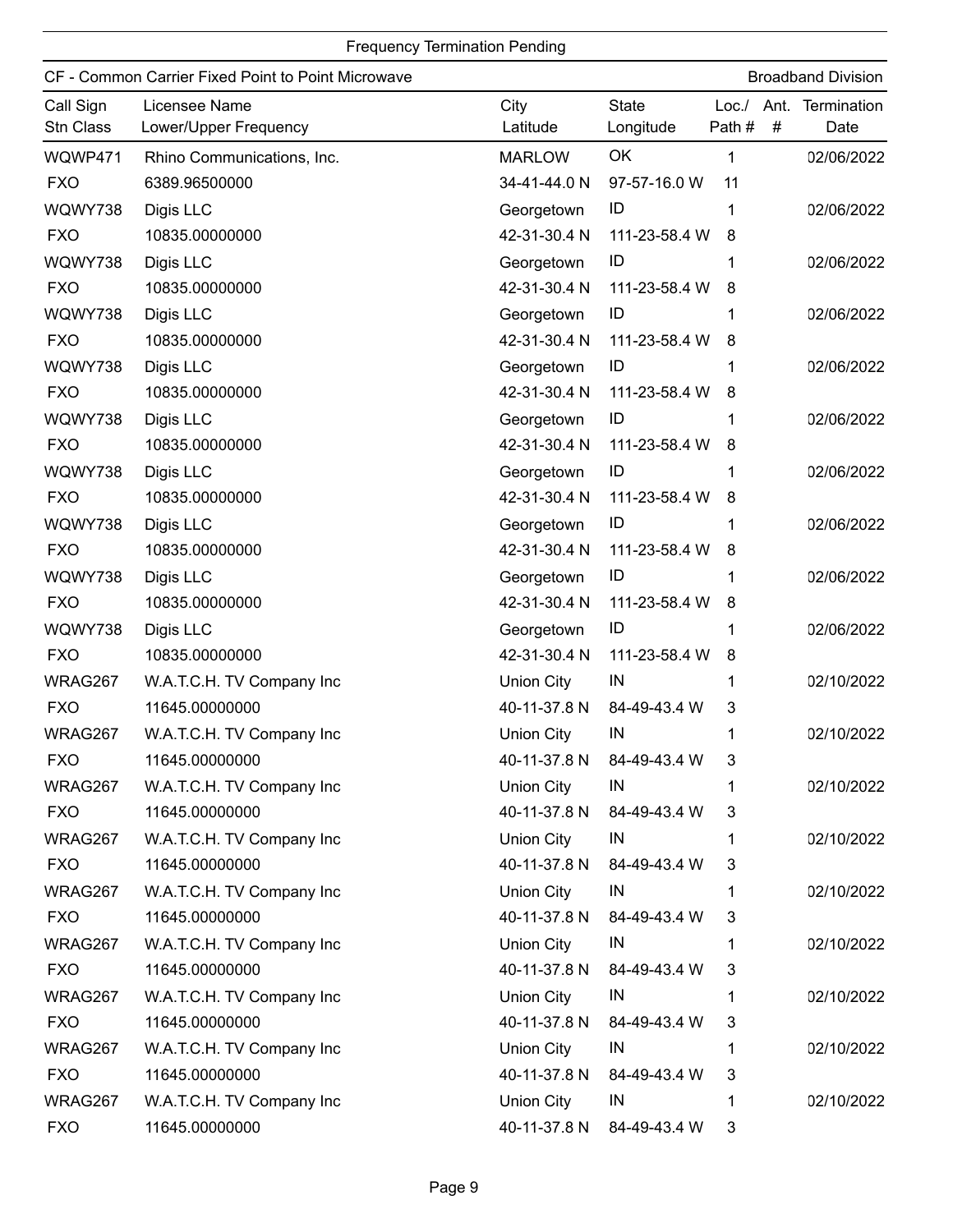| <b>Frequency Termination Pending</b> |                                                    |                   |                           |                |           |                           |
|--------------------------------------|----------------------------------------------------|-------------------|---------------------------|----------------|-----------|---------------------------|
|                                      | CF - Common Carrier Fixed Point to Point Microwave |                   |                           |                |           | <b>Broadband Division</b> |
| Call Sign<br><b>Stn Class</b>        | Licensee Name<br>Lower/Upper Frequency             | City<br>Latitude  | <b>State</b><br>Longitude | Loc.<br>Path # | Ant.<br># | Termination<br>Date       |
| WRAG268                              | W.A.T.C.H. TV Company Inc                          | Union City        | IN                        |                |           | 02/10/2022                |
| <b>FXO</b>                           | 10995.00000000                                     | 40-16-41.9 N      | 84-52-57.7 W              | 5              |           |                           |
| WRAG268                              | W.A.T.C.H. TV Company Inc                          | <b>Union City</b> | IN                        |                |           | 02/10/2022                |
| <b>FXO</b>                           | 10995.00000000                                     | 40-16-41.9 N      | 84-52-57.7 W              | 5              |           |                           |
| WRAG268                              | W.A.T.C.H. TV Company Inc                          | <b>Union City</b> | IN                        |                |           | 02/10/2022                |
| <b>FXO</b>                           | 10995.00000000                                     | 40-16-41.9 N      | 84-52-57.7 W              | 5              |           |                           |
| WRAG268                              | W.A.T.C.H. TV Company Inc                          | <b>Union City</b> | IN                        |                |           | 02/10/2022                |
| <b>FXO</b>                           | 10995.00000000                                     | 40-16-41.9 N      | 84-52-57.7 W              | 5              |           |                           |
| WRAG268                              | W.A.T.C.H. TV Company Inc                          | <b>Union City</b> | IN                        | 1              |           | 02/10/2022                |
| <b>FXO</b>                           | 10995.00000000                                     | 40-16-41.9 N      | 84-52-57.7 W              | 5              |           |                           |
| WRAG268                              | W.A.T.C.H. TV Company Inc                          | <b>Union City</b> | IN                        |                |           | 02/10/2022                |
| <b>FXO</b>                           | 10995.00000000                                     | 40-16-41.9 N      | 84-52-57.7 W              | 5              |           |                           |
| WRAG268                              | W.A.T.C.H. TV Company Inc                          | <b>Union City</b> | IN                        |                |           | 02/10/2022                |
| <b>FXO</b>                           | 10995.00000000                                     | 40-16-41.9 N      | 84-52-57.7 W              | 5              |           |                           |
| WRAG268                              | W.A.T.C.H. TV Company Inc                          | Union City        | IN                        |                |           | 02/10/2022                |
| <b>FXO</b>                           | 10995.00000000                                     | 40-16-41.9 N      | 84-52-57.7 W              | 5              |           |                           |
| WRAG268                              | W.A.T.C.H. TV Company Inc                          | <b>Union City</b> | IN                        |                |           | 02/10/2022                |
| <b>FXO</b>                           | 10995.00000000                                     | 40-16-41.9 N      | 84-52-57.7 W              | 5              |           |                           |

# IG - Industrial/Business Pool, Conventional Mobility Division

| Call Sign<br>Stn Class | Licensee Name<br>Lower/Upper Frequency       | City<br>Latitude | <b>State</b><br>Longitude | Loc.<br>Path # | Ant.<br># | <b>Termination</b><br>Date |
|------------------------|----------------------------------------------|------------------|---------------------------|----------------|-----------|----------------------------|
| KB63651                | ER Carpenter LP                              | <b>PASADENA</b>  | TХ                        | 1              | 1         | 02/04/2022                 |
| FB <sub>2</sub>        | 463.98750000                                 | 29-37-30.8 N     | 95-2-44.7 W               |                |           |                            |
| KB63651                | <b>ER Carpenter LP</b>                       | <b>PASADENA</b>  | TX                        | 1              | 1         | 02/04/2022                 |
| FB <sub>2</sub>        | 464.58750000                                 | 29-37-30.8 N     | 95-2-44.7 W               |                |           |                            |
| KB63651                | ER Carpenter LP                              |                  |                           | 2              | 1         | 02/04/2022                 |
| <b>MO</b>              | 463.98750000                                 |                  |                           |                |           |                            |
| KB63651                | ER Carpenter LP                              |                  |                           | 2              | 1         | 02/04/2022                 |
| <b>MO</b>              | 464.58750000                                 |                  |                           |                |           |                            |
| KB63651                | ER Carpenter LP                              |                  |                           | 2              | 1         | 02/04/2022                 |
| <b>MO</b>              | 468.98750000                                 |                  |                           |                |           |                            |
| KB63651                | <b>ER Carpenter LP</b>                       |                  |                           | $\overline{2}$ | 1         | 02/04/2022                 |
| MO                     | 469.58750000                                 |                  |                           |                |           |                            |
| WQPD818                | Packaging Corporation of America-Opelika, AL | Opelika          | <b>AL</b>                 | 2              | 1         | 02/04/2022                 |
| <b>MO</b>              | 452.28750000                                 | 32-36-23.1 N     | 85-20-24.6 W              |                |           |                            |
| WQPD818                | Packaging Corporation of America-Opelika, AL | Opelika          | <b>AL</b>                 | 2              | 1         | 02/04/2022                 |
| <b>MO</b>              | 456.66250000                                 | 32-36-23.1 N     | 85-20-24.6 W              |                |           |                            |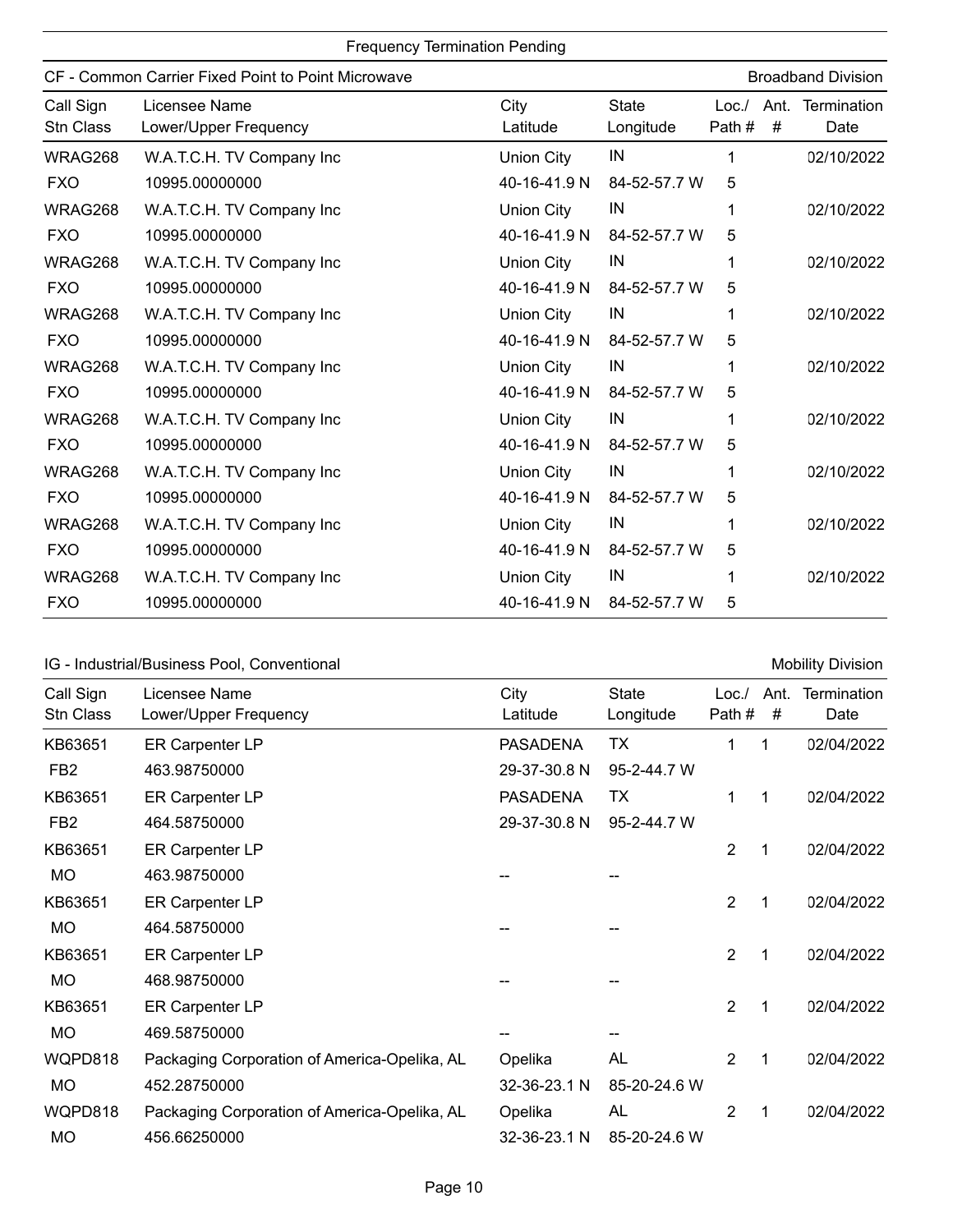|                        | <b>Frequency Termination Pending</b>                 |                  |                           |                |                |                          |
|------------------------|------------------------------------------------------|------------------|---------------------------|----------------|----------------|--------------------------|
|                        | IG - Industrial/Business Pool, Conventional          |                  |                           |                |                | <b>Mobility Division</b> |
| Call Sign<br>Stn Class | Licensee Name<br>Lower/Upper Frequency               | City<br>Latitude | <b>State</b><br>Longitude | Loc.<br>Path # | Ant.<br>#      | Termination<br>Date      |
| WQPD818                | Packaging Corporation of America-Opelika, AL         | Opelika          | <b>AL</b>                 | $\overline{2}$ | 1              | 02/04/2022               |
| <b>MO</b>              | 457.28750000                                         | 32-36-23.1 N     | 85-20-24.6 W              |                |                |                          |
| WQPD818                | Packaging Corporation of America-Opelika, AL         | Opelika          | <b>AL</b>                 | 2              | 1              | 02/04/2022               |
| <b>MO</b>              | 462.51250000                                         | 32-36-23.1 N     | 85-20-24.6 W              |                |                |                          |
| WQPD818                | Packaging Corporation of America-Opelika, AL         | Opelika          | <b>AL</b>                 | 2              | 1              | 02/04/2022               |
| <b>MO</b>              | 467.51250000                                         | 32-36-23.1 N     | 85-20-24.6 W              |                |                |                          |
| WQTQ941                | STEPHENVILLE INDEPENDENT SCHOOL DISTR STEPHENVILL TX |                  |                           | 6              | 1              | 02/08/2022               |
| FB <sub>2</sub>        | 451.97500000                                         | 32-13-12.2 N     | 98-13-25.6 W              |                |                |                          |
| WQTQ941                | STEPHENVILLE INDEPENDENT SCHOOL DISTR                |                  |                           | 7              | 1              | 02/08/2022               |
| <b>MO</b>              | 451.97500000                                         |                  |                           |                |                |                          |
| WQTQ941                | STEPHENVILLE INDEPENDENT SCHOOL DISTR                |                  |                           | $\overline{7}$ | 1              | 02/08/2022               |
| <b>MO</b>              | 456.97500000                                         |                  |                           |                |                |                          |
| WQTQ941                | STEPHENVILLE INDEPENDENT SCHOOL DISTR STEPHENVILL TX |                  |                           | 8              | 1              | 02/08/2022               |
| FB <sub>2</sub>        | 452.48750000                                         | 32-12-53.4 N     | 98-14-3.2 W               |                |                |                          |
| WQTQ941                | STEPHENVILLE INDEPENDENT SCHOOL DISTR                |                  |                           | 9              | 1              | 02/08/2022               |
| <b>MO</b>              | 452.48750000                                         |                  |                           |                |                |                          |
| WQTQ941                | STEPHENVILLE INDEPENDENT SCHOOL DISTR                |                  |                           | 9              | 1              | 02/08/2022               |
| <b>MO</b>              | 457.48750000                                         |                  |                           |                |                |                          |
| WQTQ941                | STEPHENVILLE INDEPENDENT SCHOOL DISTR STEPHENVILL TX |                  |                           | 10             | 1              | 02/08/2022               |
| FB <sub>2</sub>        | 451.28750000                                         | 32-12-32.4 N     | 98-14-20.0 W              |                |                |                          |
| WQTQ941                | STEPHENVILLE INDEPENDENT SCHOOL DISTR                |                  |                           | 11             | 1              | 02/08/2022               |
| <b>MO</b>              | 451.28750000                                         |                  |                           |                |                |                          |
| WQTQ941                | STEPHENVILLE INDEPENDENT SCHOOL DISTR                |                  |                           | $11 \quad 1$   |                | 02/08/2022               |
| <b>MO</b>              | 456.28750000                                         |                  |                           |                |                |                          |
| WQVZ899                | <b>SEATTLE GENETICS</b>                              | <b>Bothell</b>   | WA                        | 3              | $\overline{1}$ | 02/09/2022               |
| MO                     | 451.38750000                                         | 47-48-1.0 N      | 122-11-34.0 W             |                |                |                          |
| WQVZ899                | <b>SEATTLE GENETICS</b>                              | <b>Bothell</b>   | WA                        | 3              | $\mathbf{1}$   | 02/09/2022               |
| MO.                    | 452.06250000                                         | 47-48-1.0 N      | 122-11-34.0 W             |                |                |                          |
| WQVZ899                | <b>SEATTLE GENETICS</b>                              | <b>Bothell</b>   | WA                        | 3              | $\mathbf{1}$   | 02/09/2022               |
| MO                     | 452.68750000                                         | 47-48-1.0 N      | 122-11-34.0 W             |                |                |                          |
| WQVZ899                | <b>SEATTLE GENETICS</b>                              | <b>Bothell</b>   | WA                        | 3              | $\mathbf{1}$   | 02/09/2022               |
| MO                     | 452.76250000                                         | 47-48-1.0 N      | 122-11-34.0 W             |                |                |                          |
| WQVZ899                | <b>SEATTLE GENETICS</b>                              | <b>Bothell</b>   | <b>WA</b>                 | 3              | $\mathbf{1}$   | 02/09/2022               |
| MO                     | 452.78750000                                         | 47-48-1.0 N      | 122-11-34.0 W             |                |                |                          |
| WQVZ899                | <b>SEATTLE GENETICS</b>                              | <b>Bothell</b>   | WA                        | 3              | $\mathbf{1}$   | 02/09/2022               |
| MO                     | 456.38750000                                         | 47-48-1.0 N      | 122-11-34.0 W             |                |                |                          |
| WQVZ899                | <b>SEATTLE GENETICS</b>                              | <b>Bothell</b>   | WA                        | 3              | $\mathbf{1}$   | 02/09/2022               |
| MO                     | 457.06250000                                         | 47-48-1.0 N      | 122-11-34.0 W             |                |                |                          |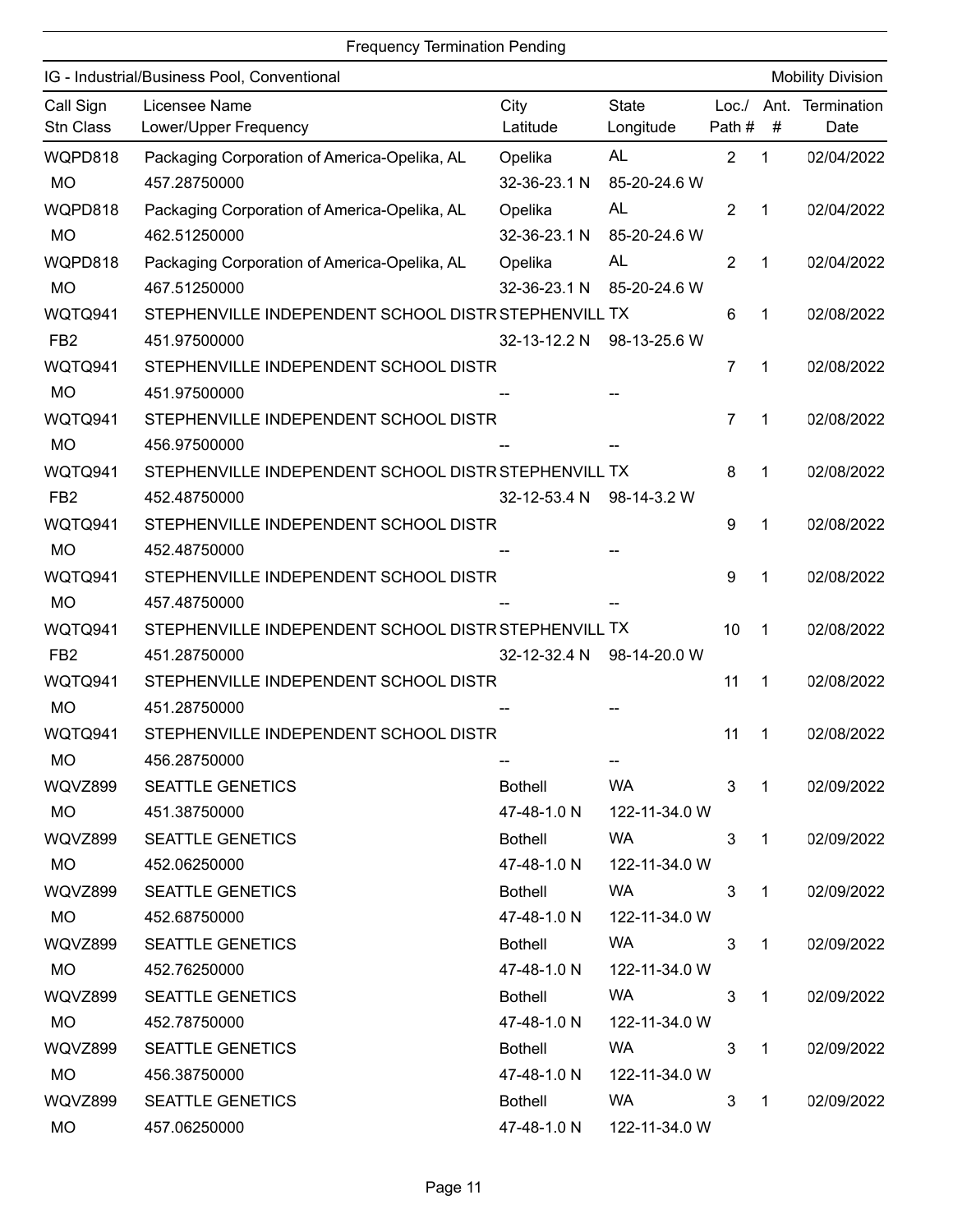|                               |                                             | <b>Frequency Termination Pending</b> |                           |                  |             |                          |
|-------------------------------|---------------------------------------------|--------------------------------------|---------------------------|------------------|-------------|--------------------------|
|                               | IG - Industrial/Business Pool, Conventional |                                      |                           |                  |             | <b>Mobility Division</b> |
| Call Sign<br><b>Stn Class</b> | Licensee Name<br>Lower/Upper Frequency      | City<br>Latitude                     | <b>State</b><br>Longitude | Loc. /<br>Path # | Ant.<br>#   | Termination<br>Date      |
| WQVZ899                       | <b>SEATTLE GENETICS</b>                     | <b>Bothell</b>                       | <b>WA</b>                 | 3                | 1           | 02/09/2022               |
| <b>MO</b>                     | 457.68750000                                | 47-48-1.0 N                          | 122-11-34.0 W             |                  |             |                          |
| WQVZ899                       | <b>SEATTLE GENETICS</b>                     | <b>Bothell</b>                       | <b>WA</b>                 | 3                | 1           | 02/09/2022               |
| <b>MO</b>                     | 457.76250000                                | 47-48-1.0 N                          | 122-11-34.0 W             |                  |             |                          |
| WQVZ899                       | <b>SEATTLE GENETICS</b>                     | <b>Bothell</b>                       | <b>WA</b>                 | 3                | 1           | 02/09/2022               |
| <b>MO</b>                     | 457.78750000                                | 47-48-1.0 N                          | 122-11-34.0 W             |                  |             |                          |
| WRCQ686                       | MASTER METER INC.                           | <b>LOXLEY</b>                        | AL                        | 3                | 1           | 02/04/2022               |
| <b>FXO</b>                    | 463.28125000                                | 30-37-24.2 N                         | 87-45-3.5 W               |                  |             |                          |
| WRFX227                       | <b>Signal Energy Constructors LLC</b>       | <b>ORLA</b>                          | TX                        | 4                | 1           | 02/05/2022               |
| FB <sub>2</sub>               | 463.22500000                                | 31-49-29.4 N                         | 103-54-32.4 W             |                  |             |                          |
| WRFX227                       | <b>Signal Energy Constructors LLC</b>       | <b>ORLA</b>                          | <b>TX</b>                 | 4                | 1           | 02/05/2022               |
| FB <sub>2</sub>               | 463.25000000                                | 31-49-29.4 N                         | 103-54-32.4 W             |                  |             |                          |
| WRFX227                       | <b>Signal Energy Constructors LLC</b>       |                                      |                           | 5                | 1           | 02/05/2022               |
| <b>MO</b>                     | 463.22500000                                |                                      |                           |                  |             |                          |
| WRFX227                       | <b>Signal Energy Constructors LLC</b>       |                                      |                           | 5                | 1           | 02/05/2022               |
| <b>MO</b>                     | 463.25000000                                |                                      |                           |                  |             |                          |
| WRFX227                       | <b>Signal Energy Constructors LLC</b>       |                                      |                           | 5                | 1           | 02/05/2022               |
| <b>MO</b>                     | 468.22500000                                |                                      |                           |                  |             |                          |
| WRFX227                       | <b>Signal Energy Constructors LLC</b>       |                                      |                           | 5                | 1           | 02/05/2022               |
| <b>MO</b>                     | 468.25000000                                |                                      |                           |                  |             |                          |
| WRKR983                       | <b>MASTER METER INC.</b>                    | <b>CHATSOWRTHIL</b>                  |                           | 1                | $\mathbf 1$ | 02/04/2022               |
| <b>FXO</b>                    | 463.68125000                                | 40-45-18.0 N                         | 88-17-33.4 W              |                  |             |                          |

#### MG - Microwave Industrial/Business Pool **Broadband Division** Broadband Division

#### Call Sign Licensee Name City State Loc./ Ant. Termination Stn Class Lower/Upper Frequency Latitude Longitude Path # # Date Licensee Name **City** Latitude **State** Longitude Path # # WQUZ478 02/10/2022 BAKERSFIELD CA FXO GILCOMM LLC 11565.00000000 35-7-55.2 N 118-56-30.4 W 2 1 WQUZ478 02/10/2022 BAKERSFIELD CA FXO GILCOMM LLC 11565.00000000 35-7-55.2 N 118-56-30.4 W 2 1 WQUZ478 02/10/2022 BAKERSFIELD CA FXO GILCOMM LLC 11565.00000000 35-7-55.2 N 118-56-30.4 W 2 1 WQUZ478 02/10/2022 BAKERSFIELD CA FXO GILCOMM LLC 11565.00000000 35-7-55.2 N 118-56-30.4 W 2 1 WQUZ478 02/10/2022 BAKERSFIELD CA FXO GILCOMM LLC 11565.00000000 35-7-55.2 N 118-56-30.4 W 2 1 WQUZ478 02/10/2022 BAKERSFIELD CA FXO GILCOMM LLC 11565.00000000 35-7-55.2 N 118-56-30.4 W 2 1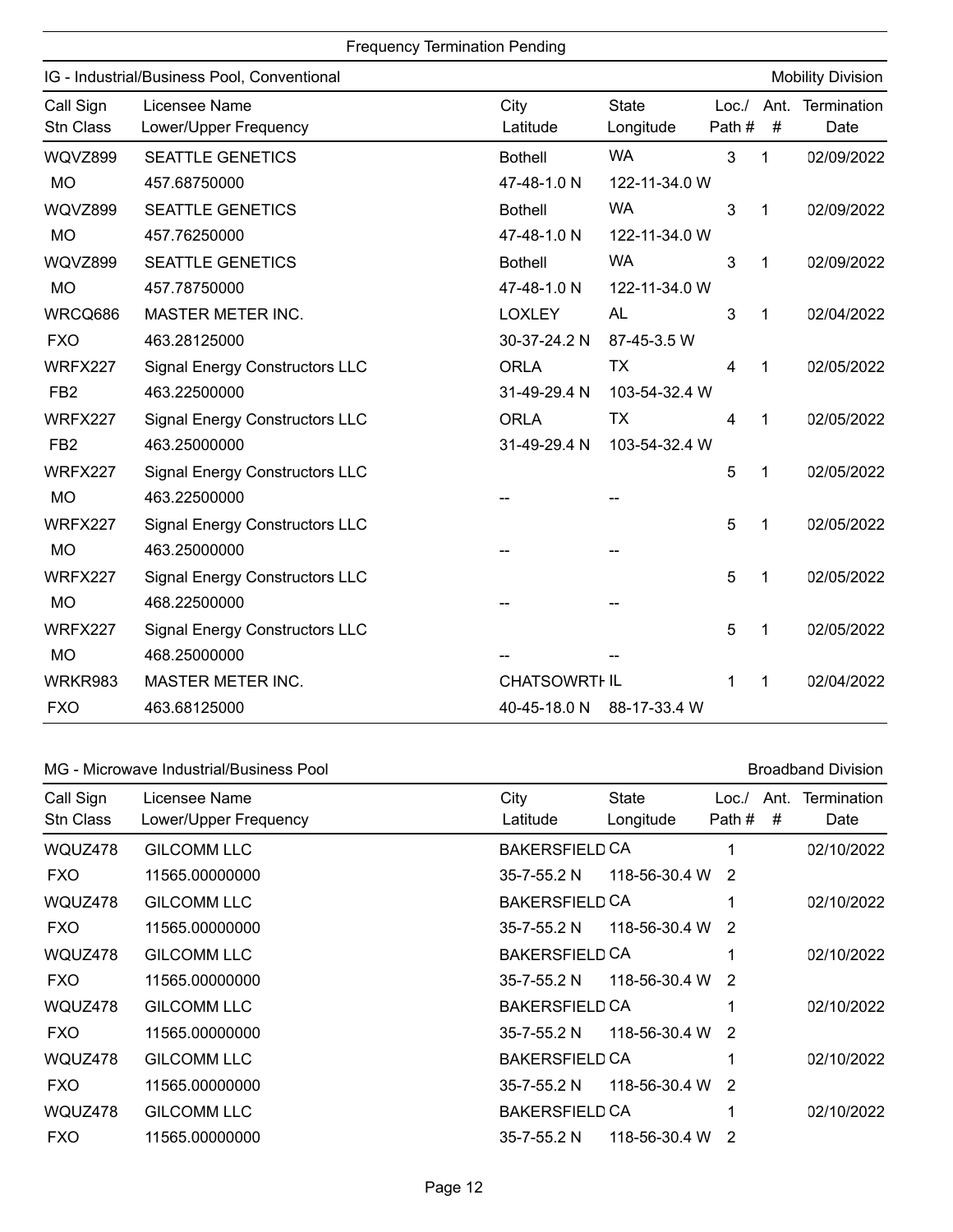| MG - Microwave Industrial/Business Pool |                                           |                       |                           | <b>Broadband Division</b> |   |                     |
|-----------------------------------------|-------------------------------------------|-----------------------|---------------------------|---------------------------|---|---------------------|
| Call Sign<br>Stn Class                  | Licensee Name<br>Lower/Upper Frequency    | City<br>Latitude      | <b>State</b><br>Longitude | Loc./ Ant.<br>Path #      | # | Termination<br>Date |
| WQUZ478                                 | <b>GILCOMM LLC</b>                        | <b>BAKERSFIELD CA</b> |                           | 1                         |   | 02/10/2022          |
| <b>FXO</b>                              | 11565.00000000                            | 35-7-55.2 N           | 118-56-30.4 W             | $\overline{2}$            |   |                     |
| WQUZ478                                 | <b>GILCOMM LLC</b>                        | <b>BAKERSFIELD CA</b> |                           | 1                         |   | 02/10/2022          |
| <b>FXO</b>                              | 11565.00000000                            | 35-7-55.2 N           | 118-56-30.4 W             | 2                         |   |                     |
| WQUZ478                                 | <b>GILCOMM LLC</b>                        | <b>BAKERSFIELD CA</b> |                           | 1                         |   | 02/10/2022          |
| <b>FXO</b>                              | 11565.00000000                            | 35-7-55.2 N           | 118-56-30.4 W             | 2                         |   |                     |
| WQUZ478                                 | <b>GILCOMM LLC</b>                        | <b>BAKERSFIELD CA</b> |                           | 1                         |   | 02/10/2022          |
| <b>FXO</b>                              | 11565.00000000                            | 35-7-55.2 N           | 118-56-30.4 W             | $\overline{2}$            |   |                     |
| <b>WQXI784</b>                          | Professional Value Internet Services, LLC | <b>STILLWATER</b>     | OK                        | 1                         |   | 02/06/2022          |
| <b>FXO</b>                              | 11325.00000000                            | 36-3-37.0 N           | 97-8-32.0 W               | 7                         |   |                     |
| <b>WQXI784</b>                          | Professional Value Internet Services, LLC | <b>STILLWATER</b>     | OK.                       | 1                         |   | 02/06/2022          |
| <b>FXO</b>                              | 11325.00000000                            | 36-3-37.0 N           | 97-8-32.0 W               | 7                         |   |                     |
| <b>WQXI784</b>                          | Professional Value Internet Services, LLC | <b>STILLWATER</b>     | <b>OK</b>                 | 1                         |   | 02/06/2022          |
| <b>FXO</b>                              | 11325.00000000                            | 36-3-37.0 N           | 97-8-32.0 W               | 7                         |   |                     |
| <b>WQXI784</b>                          | Professional Value Internet Services, LLC | <b>STILLWATER</b>     | OK                        | 1                         |   | 02/06/2022          |
| <b>FXO</b>                              | 11325.00000000                            | 36-3-37.0 N           | 97-8-32.0 W               | 7                         |   |                     |
| WQYD420                                 | Professional Value Internet Services, LLC | Stillwater            | OK                        | 1                         |   | 02/06/2022          |
| <b>FXO</b>                              | 10835.00000000                            | 36-2-14.2 N           | 97-2-59.0 W               | 6                         |   |                     |
| WQYD420                                 | Professional Value Internet Services, LLC | Stillwater            | OK                        | 1                         |   | 02/06/2022          |
| <b>FXO</b>                              | 10835.00000000                            | 36-2-14.2 N           | 97-2-59.0 W               | 6                         |   |                     |
| WQYD420                                 | Professional Value Internet Services, LLC | <b>Stillwater</b>     | OK                        | 1                         |   | 02/06/2022          |
| <b>FXO</b>                              | 10835.00000000                            | 36-2-14.2 N           | 97-2-59.0 W               | 6                         |   |                     |
| WQYD420                                 | Professional Value Internet Services, LLC | Stillwater            | OK                        | 1                         |   | 02/06/2022          |
| <b>FXO</b>                              | 10835.00000000                            | 36-2-14.2 N           | 97-2-59.0 W               | 6                         |   |                     |
| WQZD746                                 | Spectrum Holding Company LLC              | La Porte              | IN                        |                           |   | 02/10/2022          |
| <b>FXO</b>                              | 6375.14000000                             | 41-39-23.2 N          | 86-45-58.1 W              | 4                         |   |                     |
| WQZD746                                 | Spectrum Holding Company LLC              | La Porte              | IN                        |                           |   | 02/10/2022          |
| <b>FXO</b>                              | 6375.14000000                             | 41-39-23.2 N          | 86-45-58.1 W              | 4                         |   |                     |
| WQZD746                                 | Spectrum Holding Company LLC              | La Porte              | IN                        |                           |   | 02/10/2022          |
| <b>FXO</b>                              | 6375.14000000                             | 41-39-23.2 N          | 86-45-58.1 W              | 4                         |   |                     |
| WQZD746                                 | Spectrum Holding Company LLC              | La Porte              | IN                        |                           |   | 02/10/2022          |
| <b>FXO</b>                              | 6375.14000000                             | 41-39-23.2 N          | 86-45-58.1 W              | 4                         |   |                     |
| WQZD746                                 | Spectrum Holding Company LLC              | La Porte              | IN                        |                           |   | 02/10/2022          |
| <b>FXO</b>                              | 6375.14000000                             | 41-39-23.2 N          | 86-45-58.1 W              | 4                         |   |                     |
| WQZD746                                 | Spectrum Holding Company LLC              | La Porte              | IN                        | 1                         |   | 02/10/2022          |
| <b>FXO</b>                              | 6375.14000000                             | 41-39-23.2 N          | 86-45-58.1 W              | 4                         |   |                     |
| WQZD746                                 | <b>Spectrum Holding Company LLC</b>       | La Porte              | IN                        |                           |   | 02/10/2022          |
| <b>FXO</b>                              | 6375.14000000                             | 41-39-23.2 N          | 86-45-58.1 W              | 4                         |   |                     |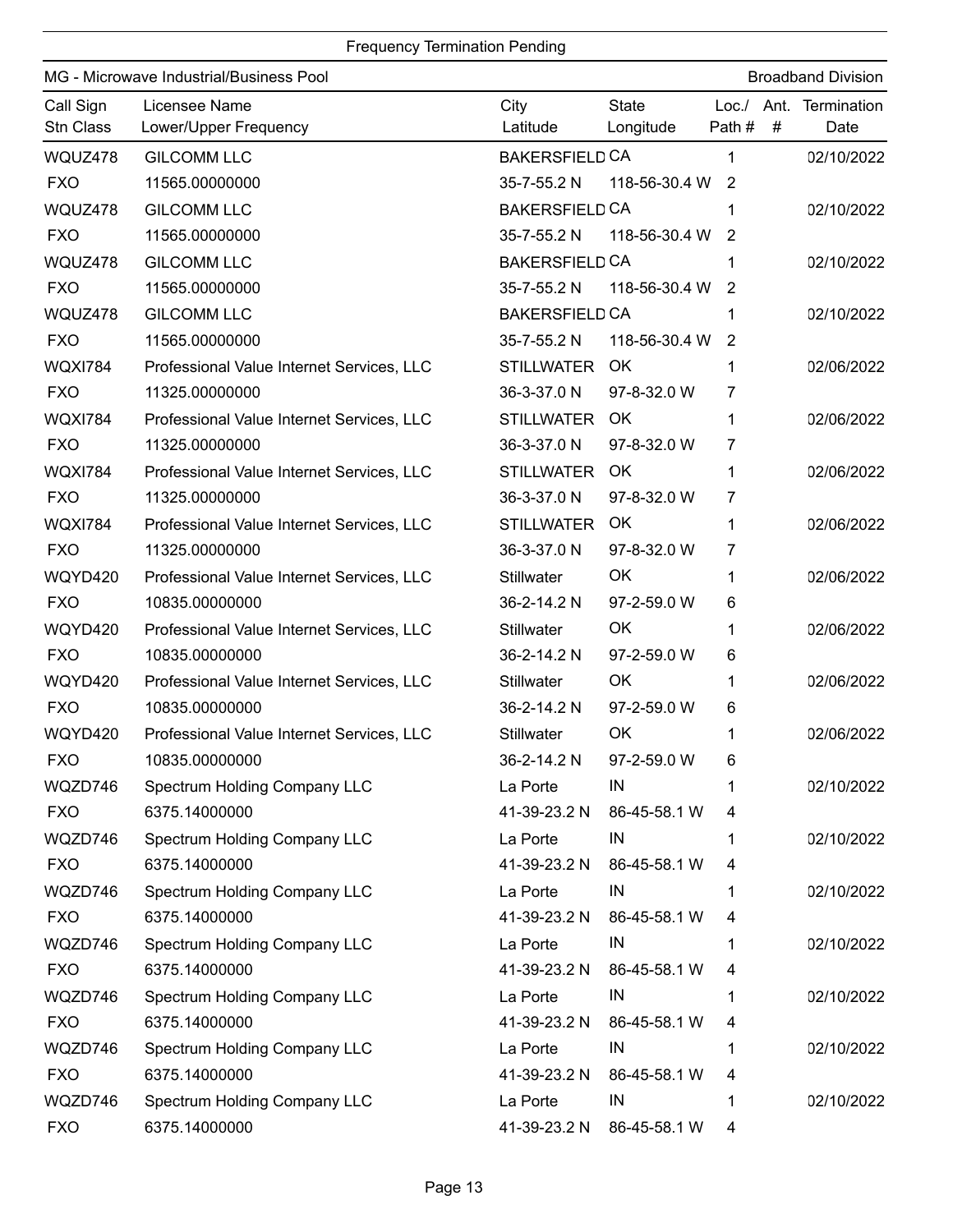|                        | MG - Microwave Industrial/Business Pool |                      |                           |                      | <b>Broadband Division</b> |
|------------------------|-----------------------------------------|----------------------|---------------------------|----------------------|---------------------------|
| Call Sign<br>Stn Class | Licensee Name<br>Lower/Upper Frequency  | City<br>Latitude     | <b>State</b><br>Longitude | Loc. /<br>Path#<br># | Ant. Termination<br>Date  |
| WQZD746                | <b>Spectrum Holding Company LLC</b>     | La Porte             | IN                        | 1                    | 02/10/2022                |
| <b>FXO</b>             | 6375.14000000                           | 41-39-23.2 N         | 86-45-58.1 W              | 4                    |                           |
| WQZD746                | Spectrum Holding Company LLC            | La Porte             | IN                        | 1                    | 02/10/2022                |
| <b>FXO</b>             | 6375.14000000                           | 41-39-23.2 N         | 86-45-58.1 W              | 4                    |                           |
| WQZD746                | Spectrum Holding Company LLC            | La Porte             | IN                        | 1                    | 02/10/2022                |
| <b>FXO</b>             | 6375.14000000                           | 41-39-23.2 N         | 86-45-58.1 W              | 4                    |                           |
| WQZD746                | <b>Spectrum Holding Company LLC</b>     | La Porte             | IN                        | 1                    | 02/10/2022                |
| <b>FXO</b>             | 6345.49000000                           | 41-39-23.2 N         | 86-45-58.1 W              | 5                    |                           |
| WRDY796                | 10Band LLC                              | Lily Lake            | IL                        | 1                    | 02/06/2022                |
| <b>FXO</b>             | 11305.00000000                          | 41-55-34.9 N         | 88-29-59.3 W              | 3                    |                           |
| WRDY796                | 10Band LLC                              | Lily Lake            | IL                        | 1                    | 02/06/2022                |
| <b>FXO</b>             | 11305.00000000                          | 41-55-34.9 N         | 88-29-59.3 W              | 3                    |                           |
| WRDY796                | 10Band LLC                              | <b>Lily Lake</b>     | IL                        | 1                    | 02/06/2022                |
| <b>FXO</b>             | 11345.00000000                          | 41-55-34.9 N         | 88-29-59.3 W              | 4                    |                           |
| WRDY796                | 10Band LLC                              | Lily Lake            | IL.                       | 1                    | 02/06/2022                |
| <b>FXO</b>             | 11345.00000000                          | 41-55-34.9 N         | 88-29-59.3 W              | 4                    |                           |
| WRJC474                | Rubin Broadcasting, Inc.                | <b>Bullhead City</b> | <b>AZ</b>                 |                      | 02/05/2022                |
| <b>FXO</b>             | 11405.00000000                          | 35-5-53.1 N          | 114-31-34.7 W             | 3                    |                           |
| WRJC474                | Rubin Broadcasting, Inc.                | <b>Bullhead City</b> | <b>AZ</b>                 | 1                    | 02/05/2022                |
| <b>FXO</b>             | 11405.00000000                          | 35-5-53.1 N          | 114-31-34.7 W             | 3                    |                           |
| WRJC474                | Rubin Broadcasting, Inc.                | <b>Bullhead City</b> | AZ                        | 1                    | 02/05/2022                |
| <b>FXO</b>             | 11405.00000000                          | 35-5-53.1 N          | 114-31-34.7 W             | 3                    |                           |
| WRJC474                | Rubin Broadcasting, Inc.                | <b>Bullhead City</b> | AZ                        |                      | 02/05/2022                |
| <b>FXO</b>             | 11405.00000000                          |                      | 35-5-53.1 N 114-31-34.7 W |                      |                           |
| WRJC474                | Rubin Broadcasting, Inc.                | <b>Bullhead City</b> | AZ                        |                      | 02/05/2022                |
| <b>FXO</b>             | 11405.00000000                          | 35-5-53.1 N          | 114-31-34.7 W             | -4                   |                           |
| WRJC474                | Rubin Broadcasting, Inc.                | <b>Bullhead City</b> | AZ                        |                      | 02/05/2022                |
| <b>FXO</b>             | 11405.00000000                          | 35-5-53.1 N          | 114-31-34.7 W             | -4                   |                           |
| WRJC474                | Rubin Broadcasting, Inc.                | <b>Bullhead City</b> | AZ                        |                      | 02/05/2022                |
| <b>FXO</b>             | 11405.00000000                          | 35-5-53.1 N          | 114-31-34.7 W             | 4                    |                           |
| WRJC474                | Rubin Broadcasting, Inc.                | <b>Bullhead City</b> | AZ                        |                      | 02/05/2022                |
| <b>FXO</b>             | 11405.00000000                          | 35-5-53.1 N          | 114-31-34.7 W             | 4                    |                           |
| WRJC512                | 10Band LLC                              | Aurora               | IL.                       |                      | 02/06/2022                |
| <b>FXO</b>             | 10815.00000000                          | 41-47-46.4 N         | 88-14-31.8 W              | 1                    |                           |
| WRJC512                | 10Band LLC                              | Aurora               | IL                        | 1                    | 02/06/2022                |
| <b>FXO</b>             | 10815.00000000                          | 41-47-46.4 N         | 88-14-31.8 W              | 1                    |                           |
| WRJC512                | 10Band LLC                              | Aurora               | IL.                       | 1                    | 02/06/2022                |
| <b>FXO</b>             | 10855.00000000                          | 41-47-46.4 N         | 88-14-31.8 W              | 2                    |                           |